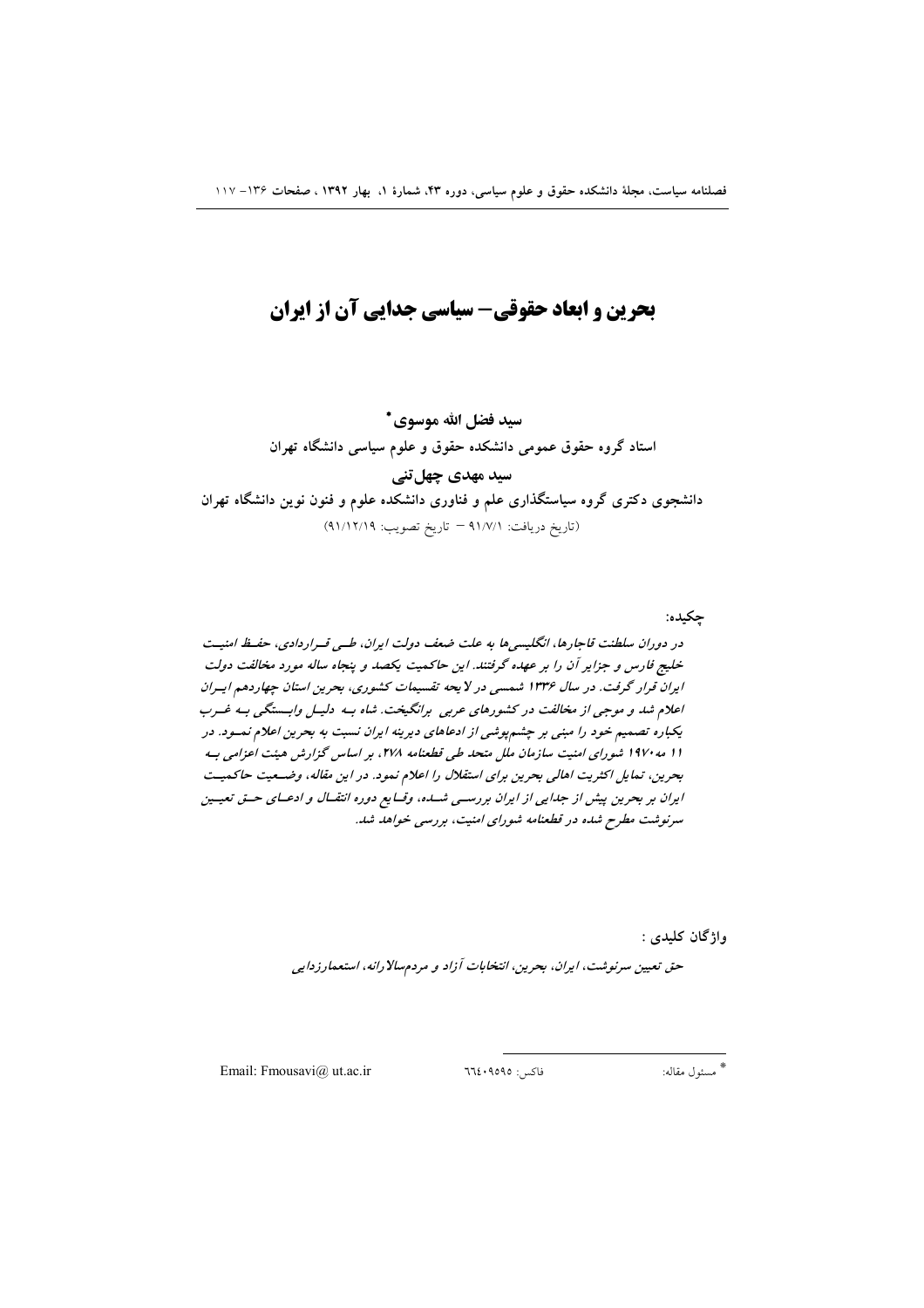#### قسمت اول: مقدمه(تاريخ تحولات موضوع)

بحرین نام مجموعه جزایری ایرانی است که در جنوب غربی ایـران قـرار دارد و در غــرب کشور قطر واقع شده است. مردم جزیره بحرین تا پیش از اسـتقلال، بـیش از دو سـوم ایرانـی، شیعه مذهب و پارسی زبان بودهاند. متاسفانه پس از جلدایی، کشورهای عربـی و انگلـستان هویت ایرانی آنجا را تعدیل نموده و غیرایرانیان بسیاری را راهـی بحـرین نمودنـد تـا هرگونــه ارتباط با ایران و هویت ایرانی را تکذیب کنند. همینطور ایرانیان بـسیاری مجبـور بـه کـوچ بـه سواحل خلیج فارس شدند ولی تاریخ و اسناد ملبی بـسیاری کـه بـر جـای مانـده اسـت همـه تلاش های کشورهای عرب را برای عربی جلوه دادن این منطقه بی نتیجه گذاشته و ایرانی بودن این دیار را اثبات می کند (http://www.qeshmonline.com/pedia/92).

بحرین در طول قرنهای متمادی، در اغلب اوقات بخشی از خاک کـشور ایـران محـسوب می شده است. در طول یکصد سال گذشته، بحرین با دخالت انگلستان بتدریج از زیر نفوذ ایران خارج گردید و حکومت اّن در اختیار اقلیت سنی اّل خلیفه قرار گرفت. طی چهل سال گذشــته و با جدا شدن رسمی بحرین از ایران، بخصوص پس از انقلاب اسلامی ایران، ترکیب جمعیتی عمدتا شیعه بحرین، از ایران اثرات زیادی پذیرفته است و بحرین ناآرامی های زیـادی را تجربـه نمو ده است (اقبال، عباس؛ (١٣٢٨)، صص ١٠١ تا ١١٢).

## دوران پهلوی اول

در دوران رضا شاه، ایران همچنان مدعی حاکمیت بحرین بود. ولی در این دوران نیز عمــلاً حکومت آلخلیفه (دست نشاندگان انگلیس) بر بحرین ادامه داشت. دولـت ایــران در شــهریور ۱۳۰۱، قیمت تمبر برای مرسولات پستی به بحرین را «مانند سایر نقاط ایـران» معـین کـرد. در ۱۳۰۶ شمسی، (۱۹۲۷) دولت انگلستان قراردادی با عربستان سعودی درباره بحرین امضا که د. دولت ایران بلافاصله نسبت به آن معاهده رسماً اعتـراض کـرد و از آن بــه عنــوان «تجــاوز بــه تماميت ارضي ايران» به جامعه ملل شكايت كرد. اين دادخواهي ايران، توسط مخبرالـسلطنه بـه عنوان نخست وزیر، در صفحه ۶۰۵ «روزنامه جامعه ملل» مورخ ماه مه ۱۹۲۸ به چاپ رسید، اما به علت ضعف جامعه ملل و سپس شروع جنگ جهانی دوم و اشغال ایــران توسـط متفقــین در شهريور ۱۳۲۰ راه به جايي نيرد (http://noorportal.net/90/1646/1647/13836.aspx).

### دوره یهلوی دوم

دولت ایران در اَبان ۱۳۳۶ طی لایحه ای بحرین را رسماً استان چهاردهم ایران اعــلام کــرد. در همین راستا در اوایل دهه چهل و با آغاز خروج انگلستان از خلیج فارس، ساواک طرحی را در دست مطالعه قرار داد که براساس آن بحرینی ها را به ضرورت الحاق رسمی بحرین به ایران مشتاق كنند و تحركات و تظاهراتي در بحرين و ايران براي انجام اين الحاق انجـام دهنـد و بـا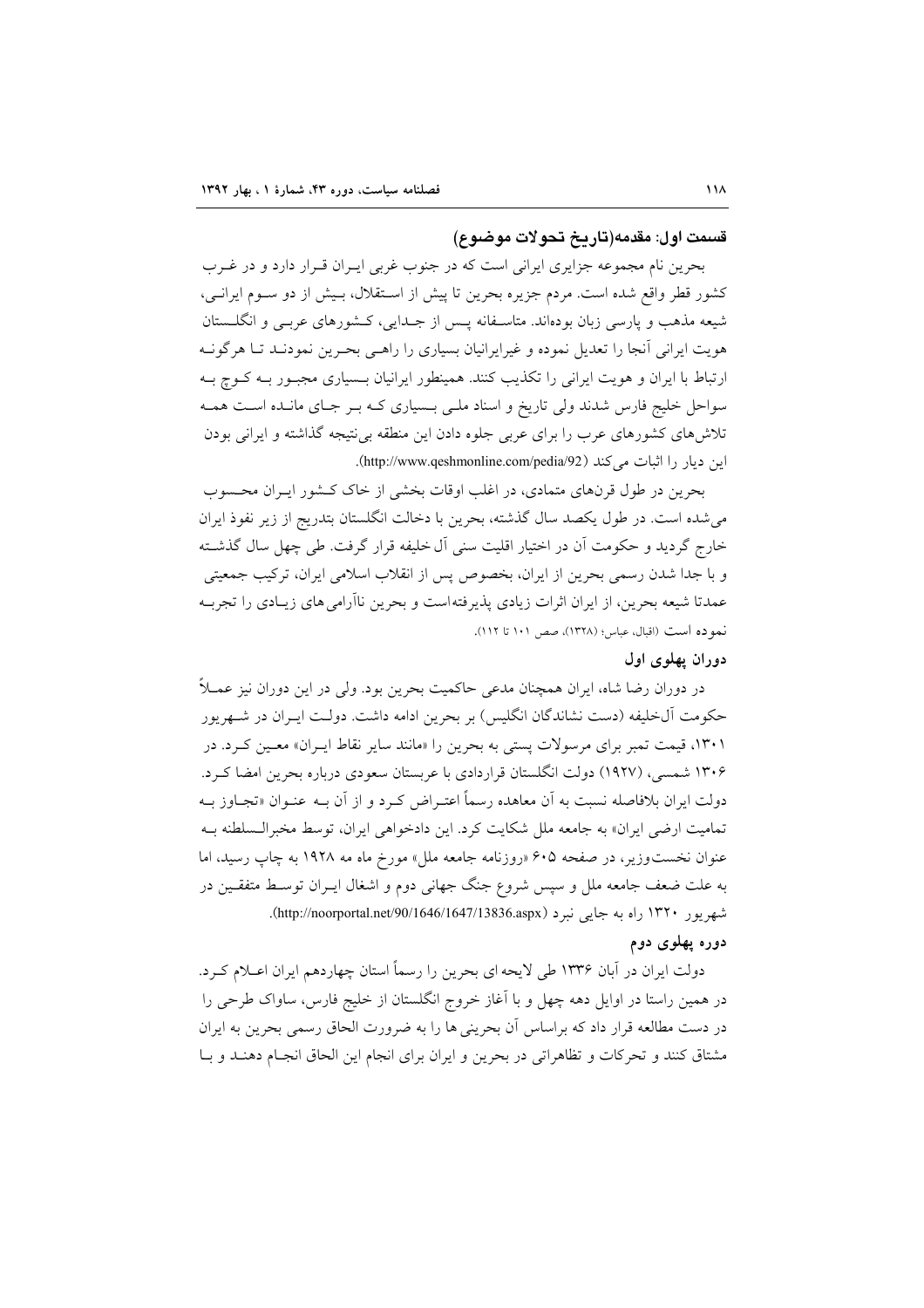اعزام مأموران ساواک به شکل مسافر، توریست و بازرگان به بحرین از یکسو و تقویت نیــروی دریایی از سوی دیگر، در یک روز معین شخص شاه با همراهـی تعـدادی از رجـال سیاسـی و فرماندهان نظامی در یک فروند هواپیما به منامه حرکت کنند و در میان استقبال پرشوری ک آنجا توسط بحرینی ها و ایرانیان از هیئت ایرانی به عمل خواهــد آمــد، در عمــل بحــرین را بــه تصرف نیروهای ایرانی در آورند. این طرح یک سال بعـد بطـور مـوجز بـا انگلـستان در میـان گذاشته شد و در نطفه خفه شد (سعید وزیری، منوچهر (۱۳۷۸)، ص ۴۹۳).

سرانجام در سال ۱۳۴۸، دولت ایران رسما در ازای باز پس گیری جزایر سوق الجیشی تنب بزرگ، تنب کوچک و ابوموسی داوری میان اختلافات ایران و انگلستان بـر سـر بحـرین را بــه سازمان ملل متحد واگذار نمود و از ادعای خود بر بحرین صرفنظر نمود. مجلس سنا و مجلس شورای ملی نیز این تصمیم دولت را تائید کرد و معدود مخالفان (مانند داریوش فروهر)، اکثـراً از یان ایرانیستها زندانی شده یا با مشکلاتی روبرو شدند

.(http://www.qeshmonline.com/pedia/91)

روز ۱۴ دی ۱۳۴۷ محمد رضاشـاه پهلـوی در دهلـی نـو اعـلام کـرد: اگـر اهـالی بحـرین نمی خواهند به ایران ملحق شوند، ایران خواسته آنان را چنانچه مورد قبول سـازمان ملــل قــرار گيرد، مي پذيرد. اين سخن به معناي همراهي شاه با نقشهاي اسـت كــه هــدف تجزيــه ايــران و جدایی بحرین را در پیش گرفته بود. از اواسط قرن بیـستم ادعاهـای تـاریخی ایـران در مـورد حاکمیت بر بحرین جدی شد.

بیستم آبان سال ۱۳۳۶ خورشیدی (۱۱ نوامبر ۱۹۵۷ میلادی) شورای وزیران دولت وقت ایران با آوردن شواهدی از تاریخ و اسناد دیگر، بحـرین را اسـتان ۱۴ ایـران اعــلام داشــت کــه دولت انگلستان به این اقدام اعتراض کرد. در پی این اقـدام، بـسیاری از مـردم و جمعیـتهـا، پیامهای حمایت از دولت فرستادند و در نقاط مختلف کشور چند مدرسه و خیابان بـه بحـرین تبدیل نام داده شدند. اختلاف نظر ایران و انگلستان در این زمینه تا سال ۱۳۴۶ هم ادامه داشت که دوسال بعد، شاه در جریان سفر خود به هند در مصاحبهای بـه طـور غیرمترقبـه نـسبت بـه دعاوی ایران بر بحرین عقبنشینی نشان داد و … که در افواه شنیده می شد که شاه به خواست آمریکا چنین کرده است (http://persianteam.ir/forum/showthread.php?t=24707&page=1).

مجلس شورای ملی در آبان ۱۳۳۶ لایحه ای را تصویب کرد که به موجب آن بحرین اسـتان چهاردهم ایران اعلام شد و دو کرسی خالی برای نمایندگان «استان چهـاردهم» در نظـر گرفتـه شد. این اقدام و تهدید ایران در مورد تحریم هر سازمان و مجمع بین المللی کـه بحـرین را بـه رسمیت بشناسد، موضوع را پیچیده کرد. اما فشار انگلیس به شـاه بــه دســت کــشیدن ایــران از ادعاهای ارضی نسبت به بحرین انجامیـد. ایـران سـعی داشـت تـا سرنوشـت بحـرین در یـک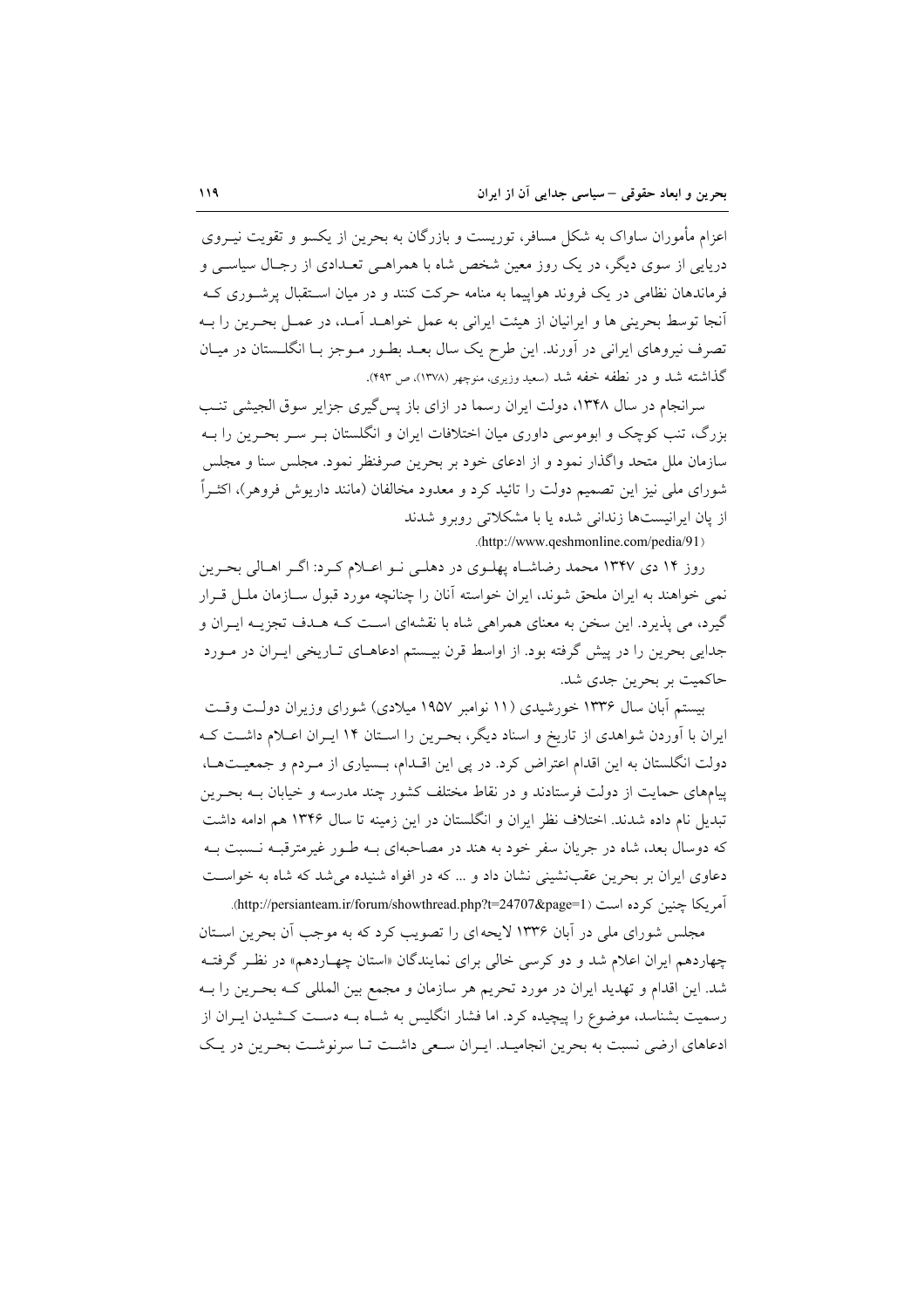همه پرسی تعیین شود، در حالی که حکومت بحرین و دولت انگلیس هر یک به دلیل آنکه همه یرسی و رجوع به آرای مردم بحرین سبب نفی سلطه آنان از این کشور می شد، با آن مخالفت کردند. در نتیجه ایران و انگلستان توافق کردند تا به جای برگزاری همه پرسی، از سـازمان ملـل متحد خواسته شود سرنوشت سیاسی این سرزمین را از طریق یک نظرسنجی از میان گروهها و طبقات مختلف تعیین کند. حکومت بحرین که تحت نفوذ انگلیس بـود بـرای تأثیرگـذاری بـر نتيجه نظرخواهي مصمم شد تا ساختار جمعيتي اين سرزمين را بــا اكثريـت دادن بــه عــربهــا دگر گون سازد. در این راستا هزاران نفر از نیروی کار عـرب از کــشورهای منطقـه بـه بحـرین هجوم آوردند. نظرخواهی از روز ۱۰ فروردین ۱۳۴۹ آغاز شد و مدیر دفتر سازمان ملل در ژنو از سوی «اوتانت»، دبیرکل وقت سازمان ملل، مـأمور انجـام ایــن کــار شــد. وی پــس از پایــان مأموریت دو هفتهای خود در بحرین گزارش برداشتهای خود از صحبت با مردم و گروههـای بحرین را که به ادعای وی از علاقه آنان به استقلال حکایـت مـی کـرد، تـسلیم دبیرکـل نمـود .(http://iranbasirat.persianblog.ir/tag)

در ۱۱ مه ۱۹۷۰ شورای امنیت سازمان ملل متحد طبی قطعنامـه ۲۷۸ خـود کـه بـر اسـاس گزارش هیئت اعزامی به بحرین صادر شد، به «تمایل اکثریت قاطع اهالی بحرین برای استقلال اذعان نمود و این استقلال» در ۲۴ اردیبهشت سال ۱۳۴۹ به تصویب مجلس شورای مل<sub>ی</sub> ایـران رسيد.

## قسمت دوم: مفهوم حق تعيين سرنوشت در حقوق بينالملل

در زمان مبارزات برای استفاده از حق تعیین سرنوشت، مخـصوصاً در *مبـارزه بـا اســتعمار*، بدست آوردن حداقل كنترل موثر، عنـصر اصـلي بـراي ايجـاد كـشوري مـستقل خواهـد بـود (H. Lauterpacht, (1947), p. 28, J. Crawford, (2006), p. 107). كَنْݣُوي بِلِرْيِكِ كَه در ٣٠ ژوئن ۱۹۶۰ و در حالیکه هنوز در پایتخت آن کشور درگیری های گـستردهای وجـود داشـت، اعـلام استقلال نمود. بعد از چند هفته، متصرفان كاتانگا جانشینی خود را اعلام نمودند. علیرغم اینکه هنوز کنترل کامل در دست مخالفان نبود، کشورهای زیادی مخالفان را به عنـوان حاکمـان ایــز کشور تلقی نمودند و بدون هیچ مخالفتی به عضویت سازمان ملل درآمـد. گینــه بیــسائو نمونــه دیگر این امر بود. این کشور مستعمره پرتغال بـود (M.Shaw, (2008), P. 205). در سـال ۱۹۷۲، ماموریت ویژه سازمان ملل در مناطق آزاد شده آغاز گردید و به ایــن نتیجــه رسـید کــه دولــت استعمارگر کنترل اداری موثر خود را در این مناطق از دست داده است. کشورهای دیگر معتقــد بودند که نیروی های آزادی بخش (PAIGC) ، دو سوم یا سه چهارم مناطق را تحت کنترل خود دارند و این نیروها دارای کنترل دیفاکتو بودنـد ( United Nations Juridical Yearbook, (1971), )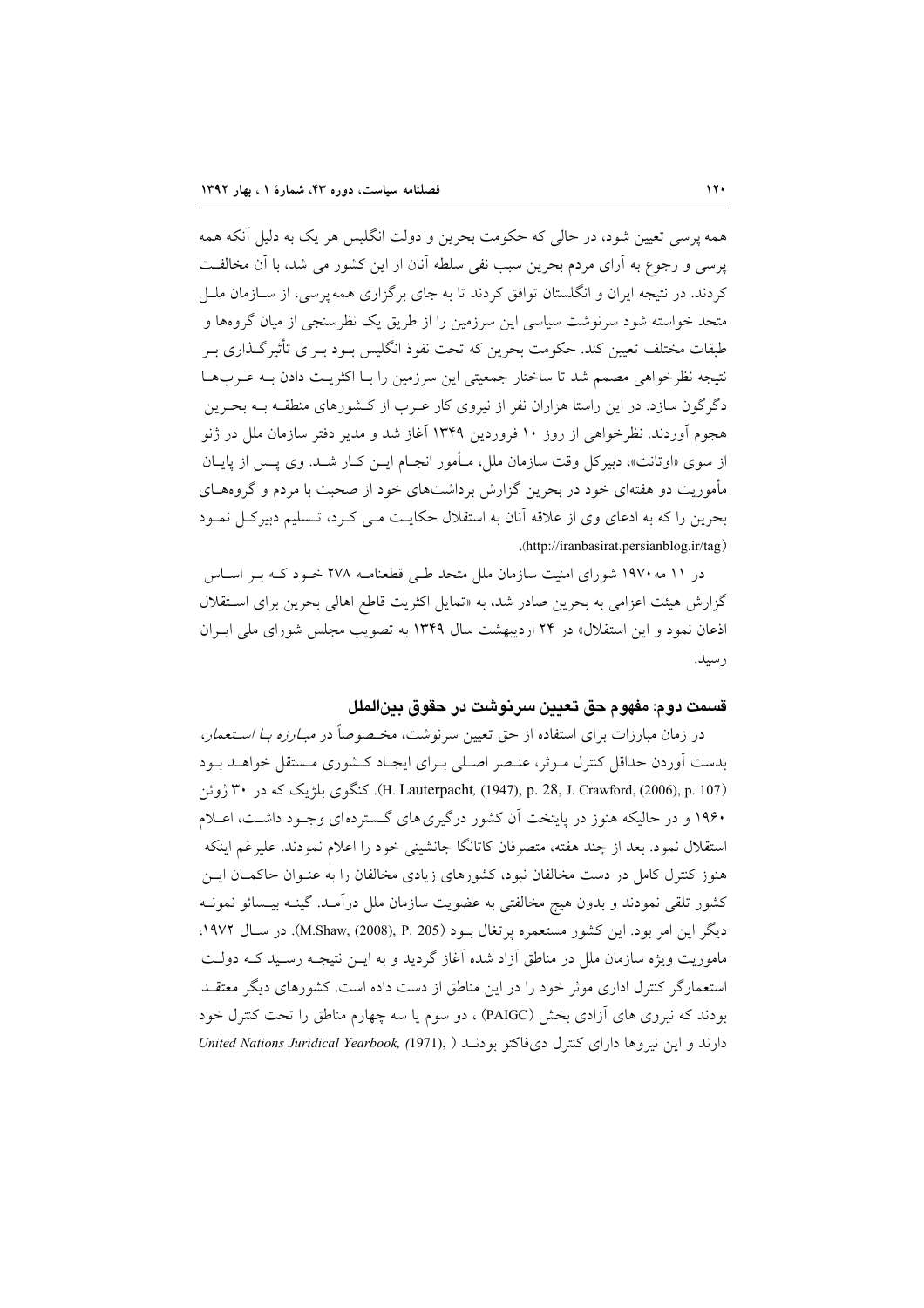. (p. 566, A/8723/Rev.1, General Assembly resolution 2918 (XXVII). در سيتامبر سـال ١٩٧٣، نيروهاي آزادي بخش اعلام استقلال نمودند. بحث اشغال نظـامي برخــي منــاطق گينــه بيــسائو توسط نیروهای پرتغالی در مجمع عمومی مطرح شد و این مجمع با اکثریت آراء و با تـصویب قطعنامه ٣٠۶١، استقلال گينه را يذيرفت (7-143 .Yearbook of the UN, (1973), pp. 143).

ماده ۱ مشترک میثاق های بین المللے حقوق بـشری مـصوب ۱۹۶۶ بیـان مـی دارد: «تمـام انسان ها حق تعیین سرنوشت خود را دارند. بواسطه این حق، آنها *وضعیت سیاسی، اقتـصادی،* اجتماعی و توسعه فرهنگی خود را آزادانه تعیین می کنند» ( .ICCPR, Art. 1(1), ICESCR, Art (1)1). این عبارات، تکرار قطعنامه (۱۹۶۰) ۱۵۱۴ مجمع عمومی ملل متحـد معـروف بـه بیانیـه اعطـای اسـتقلال بــه کــشورها و ملــل مــستعمره اســت. ( Declaration on the Granting of .Independence to Colonial Countries and Peoples, 1960) ايسن موضوع مجـدداً در قطعنامـه (١٩٧٠) ٢۶٢۵ مجمع عمومي به عنوان اصول حقوقي حاكم بر روابط دوستانه بين المللي مطرح گر دیبلد. ( Declaration on Principles of International Law Concerning Friendly Relations and ) .Co- Operation among States, 1970). سیاست یعنی دولت، آنچه مربوط به دولت یا رفتارهای دولتي است (.Black Law Dictionary, 2009).

خودمختاری یا تعیین سرنوشت موضوعی سیاسی اسـت؛ زیــرا اولاً صــورت سیاســی حــق تعیین سرنوشت است که منجر به تشکیل یک کشور می شود و ثانیاً در بسیاری از موارد، تعیین سرنوشت سیاسی است که منجر به تعیین سرنوشت فرهنگی، اقتـصادی و اجتمـاعی مـی گـردد .(J. Klabbers and R. Lefeber, (1993), p. 42.)

ماده یک مشترک میثاقین از تعیین سرنوشت سیاسی مردم توسط خود آنهـا خبـر مـی دهـد. منظور از عبارت «اَزادانه» چیست؟ بوضوح معلوم است که این عبارت به معنای عــدم مداخلــه است. اما نکته اصلی این است که مداخله از جانب چه شخصی نباید صورت گیرد؟ نکته دیگر اینکه معنای «وضعیت سیاسی» چیست؟ آیا افراد آزادانه می توانند در وضعیت داخلبی سیاسبی خود مداخله داشته باشند یا می توانند در وضعیت خارجی سیاسی خـود نیـز دخالـت نماینـد؟ سوال اصلی این است که مردم کیستند؟ عدمای معتقدنـد کـه رابطـه ایـن مـاده بـا حـق تعیـین سرنوشت سیاسی تا حد زیادی روشن است و باعث مشخص شدن رابطه میان مـردم و دولـت . (A. Cobban, (1969), p. 39.) s (4.

اصل حق تعیین سرنوشت سیاسی مردم که یک اصل سیاسی است بعد از مدتی به یک حق قانونی برای ملت ها تبدیل شده است. نام وودرو ویلسون، رئیس جمهور ایالات متحده، همواره با اصل حق تعیین سرنوشت همراه است. وی اولین فردی بود که ایده حق تعیین سرنوشت بـه شیوه نوین را وارد عرصه روابط و حقوق بین|لملل نمود. البته در آن زمان، وی بیـشتر بـر حـق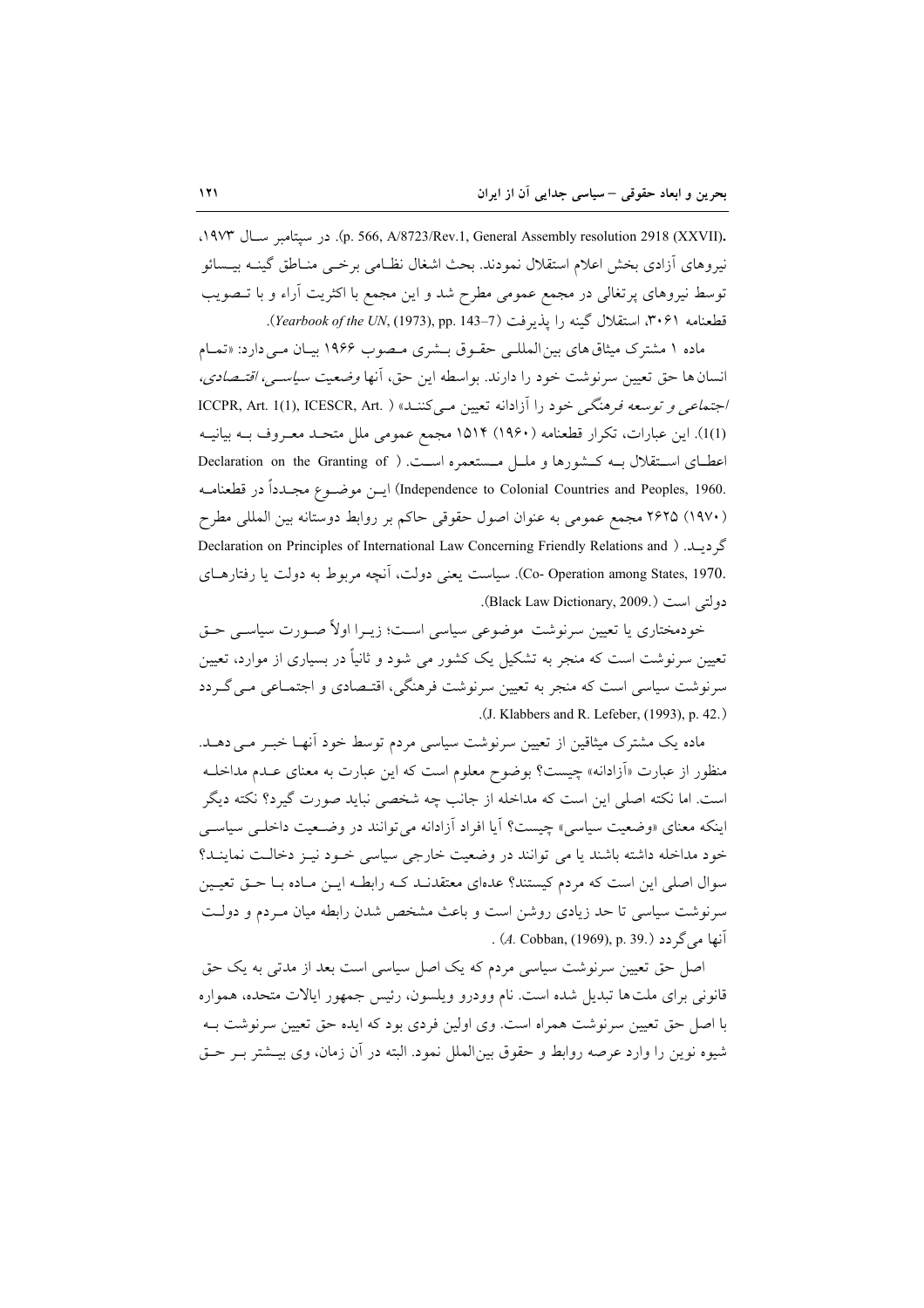خودمختاري (self-government) تاكيد نمود نه حق تعيين سرنوشت. مبناي اصلي تفكر ويلسون تفکرات مردم سالارانه سیاسی بود کـه از انقــلاب هــای فرانــسه و امریکــا نــشئات گرفتــه بـود . (D.Musgrave, (New York, 1997), p. 28.)

از نظر ویلسون خودمختاری یعنی تنها افراد و ملتها هستند که دولت مردمسالار خــود را انتخاب خواهند کرد. وی معتقد بود که ضروری است حق تعیین سرنوشت همواره درون یـک نظـام واقـع شــود (A. WheJan, Wilsonian, (1994), p. 99) . وي در ســال ١٩١۶، بــصورت رسمي چنين بيان داشت: «ما به اين اصول اساسي معتقديم: ..... مردم حق تعيـين حكـومتي كـه تحت آن زندگی می کنند را دارند» (J. Scott, (1918), P. 193).

بر اساس تفكرات و نظرات ويلسون، دو دليل عمده باعث پذيرش حـق تعيـين سرنوشـت توسط اروپای غربی به عنوان عاملی برای صلح بود: اول، انقلاب روسیه و استفاده از این اصـل برای حفظ صلح در آن کشور بدون وجود قدرت مرکزی و راهی برای حل بحـران موجــود در روسيه. دوم، ورود ايالات متحده به جنگ در سال ۱۹۱۷ (P.Thornberry, (1989), p. 867).

نظر دیگر در خصوص حق تعیین سرنوشت برخلاف نظر ویلسون که بر مبنای صـلح بــود، بر مبنای ملی گرایی است. نظریه ملی گرایی دارای دو بعد است. اول، بعـد داخلـی حـق تعیـین سرنوشت و قانونگذاری در این خصوص که به روابط میان دولت و مردم یک کـشور مربـوط می گردد. دوم، بعد خارجی که وضعیتی موقت ایجاد مـی نمایـد و بـدین معنـا اسـت کـه یـک امپراطوری دارای ملیتهای مختلف بوده و از ادغام آنها ایجاد می گردد و در نتیجه این ملیتها مي توانند به حق تعيين سرنوشت اشاره نموده و اعلام استقلال نماينـد .A.Cassese, (1995), p 20. آنچه به بحرين و وضعيت آن نسبت به ايران مرتبط است در هر دو بعد داخلي و خارجي حق تعیین سرنوشت بر اساس نظریه ملی گرایی قابل بحث و بررسی است.

نتیجه اصلی این نظریه این است که کشورهای ذرهای زیادی می توانند به استناد آن، از حـق تعیین سرنوشت سیاسی خود استفاده نموده و اعلام استقلال نمایند. این نتیجــه باعـث شــد تــا عدهای معتقد باشند که باید یک سازمان بین المللی برای بررسی و تایید استفاده از حتی تعیـین سرنوشت ايجاد گر دد (C.Buchheit, (1978), p. 114).

در مقابل دو نظریه ویلسون و ملی گرایی، نظریه لنین که مورد تایید کـشور شـوروی سـابق بود، قابل تامل است. از نظر لنین، حق تعیین سرنوشت ملت هــا صــرفاً بــه معنــای جــدا شــدن سیاسی یک ملت از سایرین و ایجاد ملتی مستقل و جدید است. بنابراین، لنین معتقـد بـود کـه حق تعيين سرنوشت حقى جمعي است (194, 190, 1944), pp. 397, 400, 424). عليرغم تاكيدات فراوان ایالات متحده و انگلستان بر روی حق تعیین سرنوشت، ایــن فــشارهای شــوروی ســابق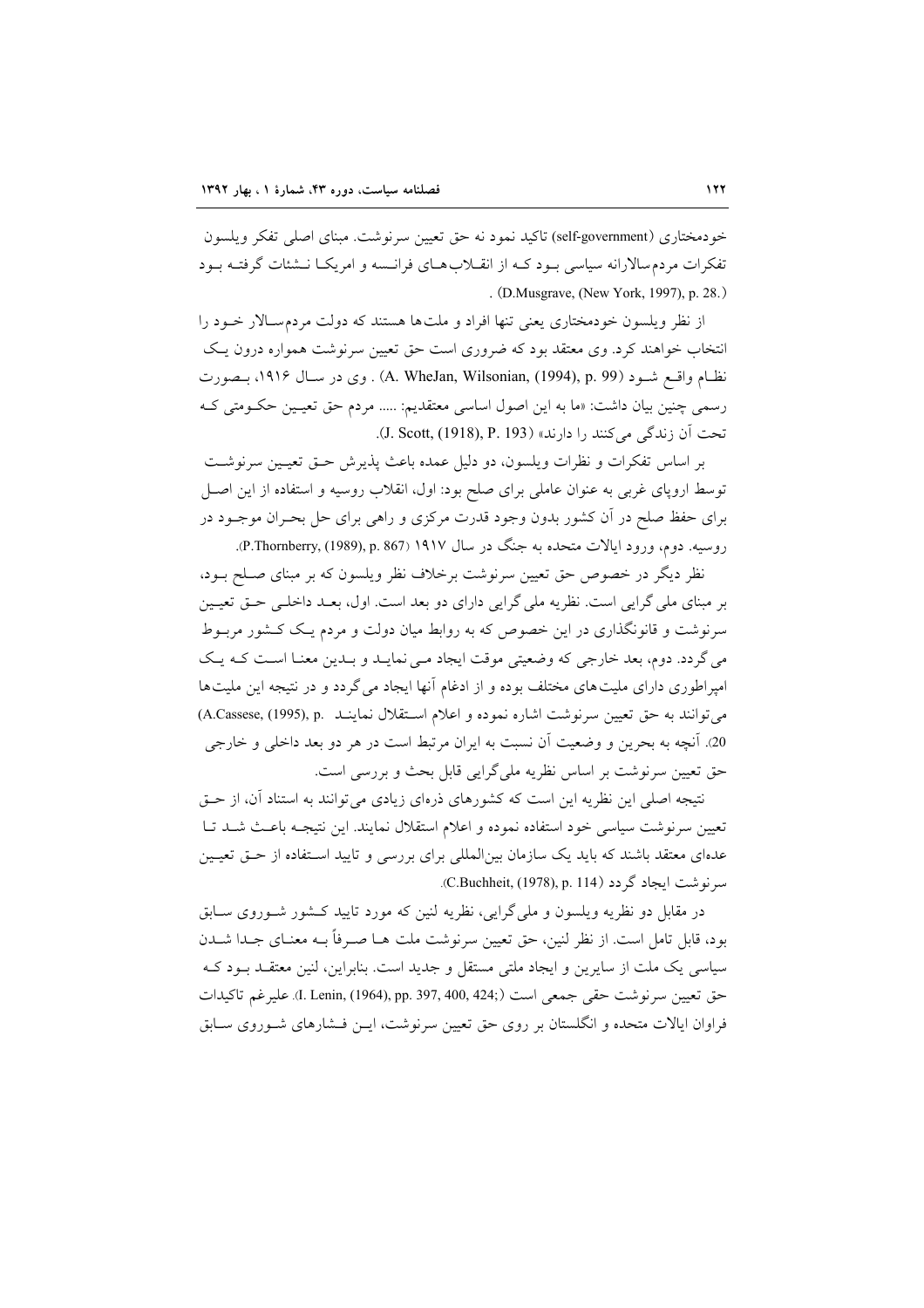بود که باعث شد حق تعیین سرنوشت در منشور ملل متحد وارد شـود ( .I.Brownlie, (1970), p  $.90$ 

همانطور که ملاحظه شد، حق تعیین سرنوشت بر اساس ملیگرایسی و دموکراسسی از اروپا سرچشمه گرفته و بعد از جنگ جهانی اول ایجاد شده است. علیرغم تاکید زیاد ویلـسون، ایــن موضوع در میثاق جامعه ملل مطرح نشد و به عنوان اصلی در حقوق بـینالملـل قـرار نگرفـت. (.A.Cobban, Op.Cit., p. 68) از نظر عدهای، این اصل برای حمایت از حقـوق اقلیـتهـا وضـع شده است. (.R. Claude, (1955), P. 25) ايـن حــق بيــشتر جنبــه سياســي داشـته اسـت و ابتــداي ایجادش با مسائل سیاسی بوده است نه مسائل حقوقی. سرانجام این اصل با ابهامات زیـادی در منشور ملل متحد مطرح گردید.

بند ۲ از ماده ۱ منشور ملل متحد می گوید: «توسعه روابط دوستانه در بسین ملـل بـر مبنـای احترام به اصل تساوی حقوق و حق تعیین سرنوشت ملل و انجام سایر اقدامات مقتـضی بـرای تحکیم صلح جهانی». این موضوع در منشور ملل متحد به قدری مورد توجه قــرار گرفــت کــه اعلامیهای راجع به سرزمینهای غیرخود مختار به عنوان بخشی از منشور ملل متحد و در فصل یازدهم آن آمده است. در فصل دوازدهم نیز نظام قیمومت بطور مفصل مطـرح شـده اسـت. از نظر منشور ملل متحد، سرزمینهای غیرخودمختار سرزمینهایی هستند که مردمان آن هنـوز بـه توانایی لازم برای تشکیل حکومت و تعیین سرنوشت خود نرسیدهاند.

عده ای از جمع مواد ۱ و ۵۵ منشور ملل متحد چنـین نتیجـه گرفتـه انـد: «در هـر دو مـتن، بوضوح عدم مداخله سایر کشورها در امور داخلی کشورهای مختلف مخصوصاً در بــاب حــق تعیین سرنوشت مردم مورد تاکید قرار گرفته شده است. حق تعیین سرنوشت را نمی توان مانند تساوی حقوق دانست. از مفاد این مواد نیز چنین بر می آیـد کـه حـق تعیـین سرنوشـت حقـی مربوط به جمع و دولت است و نه حق افراد خصوصي» (R. Higgins, (1993), p. 29.).

فصول یازدهم و دوازدهم منشور ملل متحد در دو دهه اول تاسـیس سـازمان ملـل متحـده بسیار مورد استفاده قرار گرفته و در موارد مختلف توسط کشورهای آسیایی و آفریقـایی مـورد تایید و تاکید قرار گرفته است. این امر باعث شد تا خودمختاری و تساوی حقوق مطروحـه در این فصول و عدم تصریح حق تعیین سرنوشت کم کم جای خود را به تصریح این عبـارت در قطعنامههای مختلف ملل متحد بدهد (A. Ajomo, (1992), p. 77).

بر اساس مواد مصرح این فصول، ضروری است توسعه و دستیابی بـه شـرایط بـصورت تدریجی توسط کشورها احراز گردد اما مجمع عمومی ملل متحد از دهه ۱۹۵۰ به بعـد، از ایـن اعتقاد برگشته و اعلام نموده است که کشورهای استعماری باید بـسرعت و بلافاصـله مـستقل اعـلام شــوند (VN Doc. A/Res/151/Para. 5). عــدهاي از نويــسندگان نيــز بــه صــراحت چنــين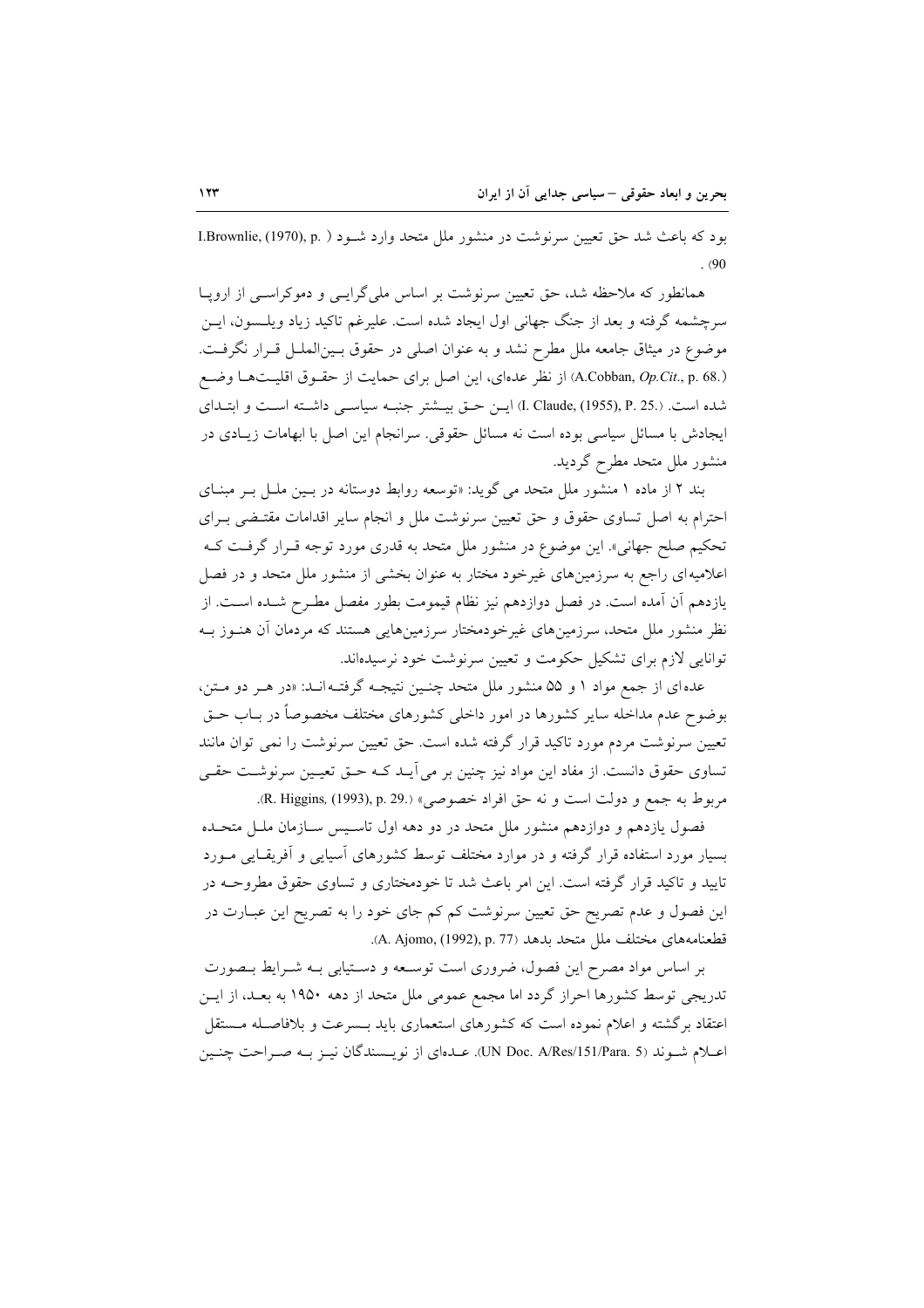چرخشی را در مواضع سازمان ملل متحد با این عبـارات اعـلام مـیکننـد: «چـارچوب حقـوق بینالملل پیش از جنگ جهانی چنین بود که کشورها و مردم به دو دسته اروپایی و غیراروپـایی تقسیم می شدند و دسته اول حق داشتن حکومت را دارا بودند و دسته دوم چنین نبودند و باید شرايط آنها احراز مي گشت» (H. Jackson, (1990), p. 16). عوامل تغييــر ديــدگاه را مــي تــوان در دستههای زیر خلاصه نمود:

۱– ظهور اصل عدم تبعیض: این موضوع در اسناد مختلف بین|لمللی طرح شده است.

۲– فرأیند کند و بطئی خودمختاری که توسط کشورهای اروپـایی در پـیش گرفتـه شــده بو د.

٣- هيچ كشور استعماري از طرف كشورهاي غربـي بـصورت اختيـاري در تحـت نظـام قيمومت ملل متحد قرار نگرفت.

۴– ادامه اصرار کشورهای غربی و استعمارگر به حفظ کشورهای استعماری.

عملکرد سازمان ملل از سال ۱۹۴۵ تاکنون، باعث ایجاد این تفکر شده است که حق تعیـین سرنوشت يک حق بين المللي و غيرقابل اجتناب است. اين حق مي تواند بوسيله معاهده يا يک عرف بین المللی محقق شود. منشور ملل متحد به عنوان معاهـدهای چندجانبـه مـی توانـد منبـع عملکرد سازمانهای مختلف شده و میتواند در این زمینه به عنوان منبع عرفی موثر باشد.

قطعنامـه ١٥١۴ مجمـع عمـومي ملـل متحـد نيـز خواسـتار پايـان سـريع و بـدون شـرط استعمارگری شد که این مطلب نمونه مناسبی در تایید سخن از تغییـر دیـدگاه اسـت. قطعنامـه ١٥۴١ همان سال نيز مجـدداً تاكيـدي بـر قطعنامــه ١٥١۴ اسـت ( ,UN Doc. A/Res/1541 (XV)  $(1960)$ 

در منشور ملل متحد عبارت مردم و در قطعنامه ۱۵۱۴، عبارت همه مردم بکار رفتــه اســت. اما آنچه در خلال دهه ۵۰ و ۶۰ واقع شده است، بحث استعمارزدایی بوده است. دیوان در رای نامیبیا اعلام نموده است اعطای خودمختاری به کشورهای تحت اسـتعمار نــوعی اجــرای حــق تعیین سرنوشت است (.The Namibia case, 1971, p. 31). دیوان بین المللے دادگستری در ایس قضیه، اصل حق تعیین سرنوشت را برای اداره کشورهای بدون حاکمیت موضـوعی مطـابق بـا منشور ملل متحد و امری اجباری نسبت به تمام کشورها می داند. قضیه صحرای غربی نیز ایــز موضوع را تاييد مي نمايد. ديوان در قضيه تيمور شرقي يا را از ايــن حــد فراتــر نهــاده و اعــلام می دارد که اصل حق تعیین سرنوشت در حقوق بین(لملل جزوی از قواعد ارگـا اومـنس Erga) (Omnes است.

دیوان بینالمللی دادگستری در قضیه بارسلونا تراکشن اعلام می دارد ارگا اومـنس قواعـدی هستند که تمام کشورها در آن منفعت دارند و از آن دفاع می نمایند. دیوان در قضیه نیکاراگوئــه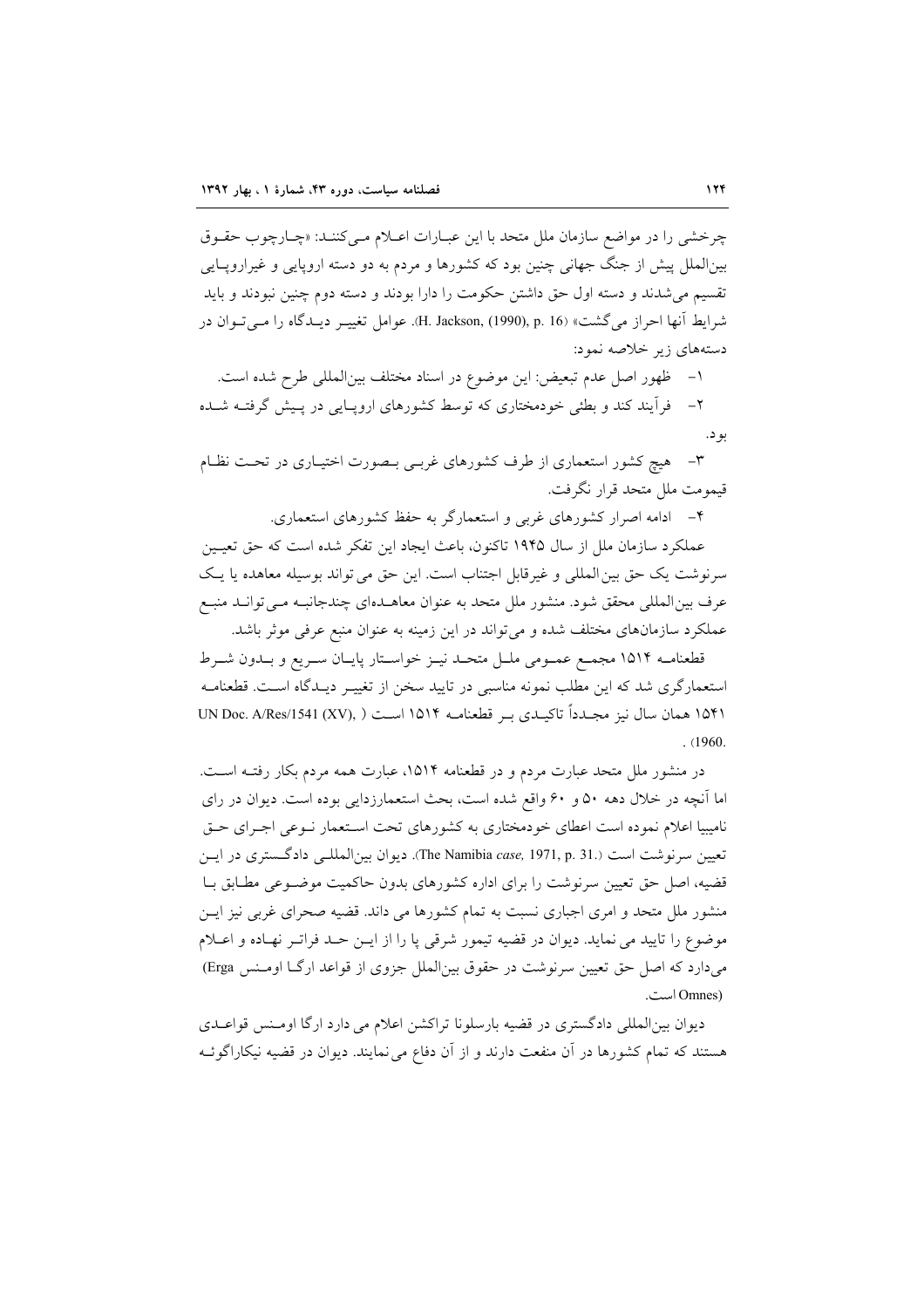اعلام می نماید حق تعیین سرنوشت نیز دارای ویژگی ارگا اومنس است ( ,the Nicaragua case . (1986, p. 100, J. Crawford, (2002), p. 243.

قطعنامه ۱۵۱۴ مجمع عمومی در مورد اعطای استقلال به مستعمره ها با ۸۹ رای مثبت و ۹ رای ممتنع به تصویب رسید و برای تمام مردم حق تعیین سرنوشت قائل است و بر اساس ایــن حق، آنها می توانند سرنوشت سیاسی و اقتصادی خود را مشخص نموده و در توسعه اجتمـاعی و فرهنگی خود موثر باشند. عدم مهیا شدن شـرایط سیاسـی، اقتـصادی، اجتمــاعی و فرهنگــی مجوزی برای به تاخیر انداختن اعطای استقلال نیست.

حق تعیین سرنوشت از دهه ۱۹۵۰ به بعد به عنوان یک اصل در حقـوق بـینالملـل مطـرح بوده است. حال اگر این اصل را به عنوان اصلی حقوقی بشناسیم، گام بعدی حیطـه و محـدوده اجرای آن است. سازمان ملل معتقد است که این حقی برای مجموعه مـردم اسـت. اگـر چنـین باشد، مجموعه مردم به عنوان تابعان حقوق بين الملل تلقى مى شوند و مـى تواننـد از ايـن حـق استفاده نماینـد و اگـر معنـای مـردم، همـان معنـای متـداول سیاسـی و اجتمـاعی آن اسـت، (A.Cobban, Op.cit, p. 107.) در این صورت بایـد منتظـر ایجـاد دیـدگاه جدیـدی در حقـوق بین الملل باشیم. تلاش ها برای گستردهتر نمودن این عبارت همگی بدون نتیجه باقی مانده است و همچنان حاکمیت و تمامیت ارضی به عنوان دو اصل بسیار مهم در عرصه حقوق بـین الملـل باقى ماند.

سیاست سازمان ملل این است که میان کشور مستعمره و کشور اداره کننده تفکیـک کــاملی صورت گیرد و این تفکیک تا زمانیکه مردم آن کشور از حـق تعیـین سرنوشـت خـود اسـتفاده ننماينـد، ادامــه دارد ( The Colonial Declaration 1960; the 1970 Declaration on Principles and .article III [3] of the OAU Charter) . در این صورت، حق تعیین سرنوشت بـا اصـل تمامیـت ارضي در ارتباط است. (1970 Declaration on Principles of International Law) بيدين معنى كه تا زمانيكه از اين حق استفاده نشده است، كـشور اسـتعمار كننـده حـق جـداكردن و تفكيك بخش هاي مختلف أن كـشور را نـدارد ( T.Franck, (1990), p. 153; Franck, (1993), pp. .49–127 ,13). دادگاه عالی کانادا در قضیه کبک اعلام مے دارد کـه استفاده از ایـن حـق بایـد بوسیله مردمی که تحت سلطه آن حکومت زندگی می کنند انجام گیرد و نباید به تمامیت ارضی نيز لطمهاي وارد أورد (p.25), A. Buchanan, (1998), p.25).

عملکرد ارکان مختلف سازمان ملل در رابطه با حق تعیین سرنوشت، به خـودی خـود ایــن امر را به ذهن متبادر می سازد که این اصل به عنوان اصل اساسی در حقـوق بـین۱لملــل مطـرح است. قطعنامه های زیادی در مجمع عمومی و شورای امنیت در این مورد بـه تـصویب رسـیده است. برای بررسی عرفی شدن این اصل نیاز به دو عنصر است. عنصر مـادی کـه بـر اسـاس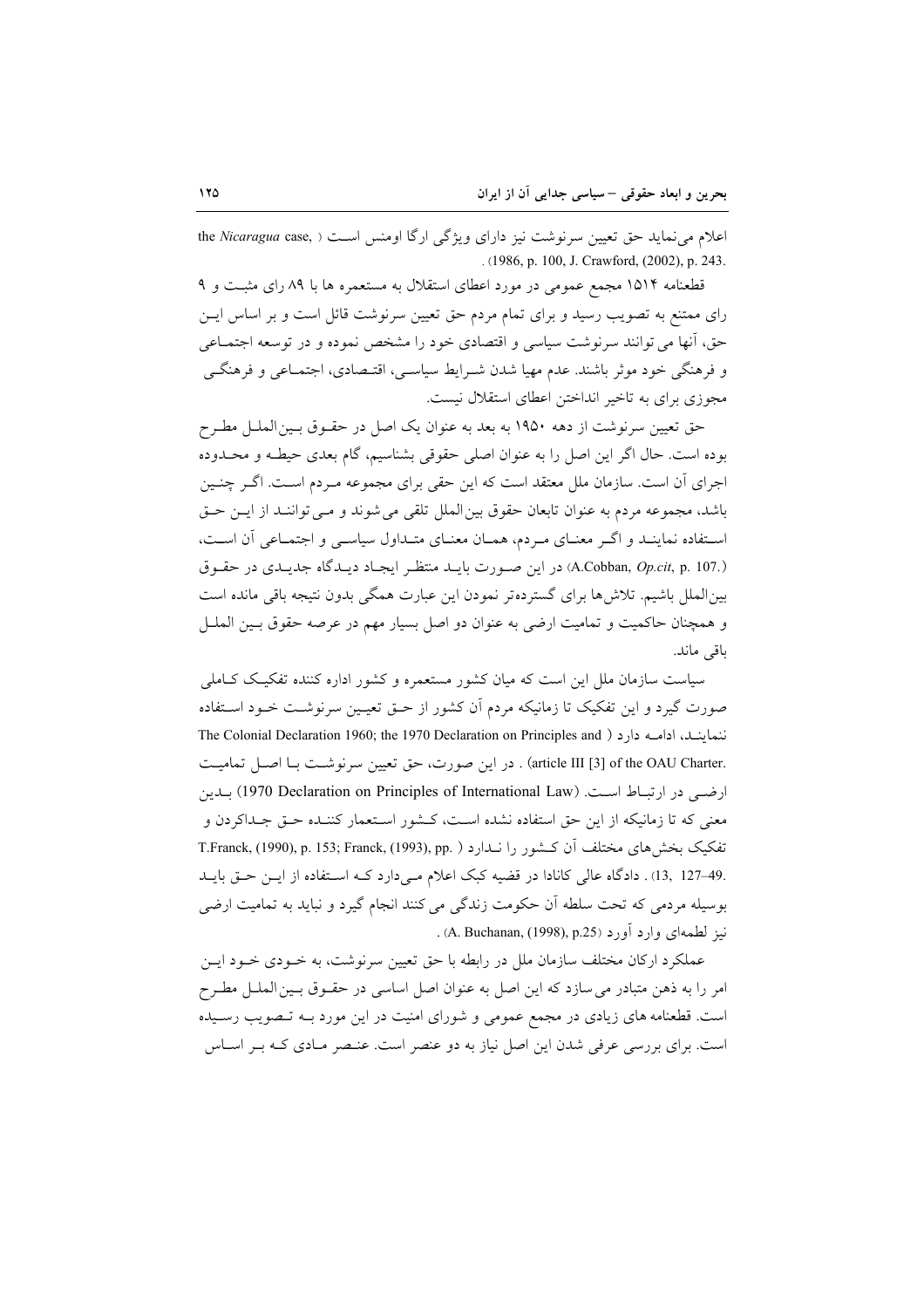عملکرد سازمان ملل که در واقع نماینده تمام کشورهای جهان است، مشخص می شود و عنصر معنوی را باید با دقت بیشتری جستجو نمود.

در نظر گرفتن شرایطی که برای ایجاد کشورهای مستقل از یوگسلاوی سـابق فـرض شـده بود، قابل تامل است. جامعه اروپایی در ۱۶ دسامبر ۱۹۹۱ رهنمودی را برای ایجـاد کـشورهای مختلف در اروپای شرقی و فروپاشی اتحاد جماهیر شوروی ارائه نمود کـه عمومـاً بــر اســاس شناسایی حق تعیین سرنوشت پایه گذاری شده است. این رهنمود بر استفاده از قوانین حقـوقی، دموكراسي، حقوق بشر و در نظر گرفتن حقوق اقليت هـا اسـتوار اسـت. عليـرغم اينكـه ايـن رهنمود برای شناسایی است نه برای ایجاد یک کشور، اما این دو مقوله به قدری با یک دیگر در ارتباط تنگاتنگ هستند که جدایی آنها چندان قابل تصور نیست.

یکی از مهمترین اصول حقوق بین الملل این است که مرزها باید پایدار باشند و معضلات و اختلافات در مورد آنها حل شده باشد (K.Kaikobad, (1983), p. 119.). يكي از مهمترين اصـول سرزمینی اصل تمامیت ارضی است که در دعاوی و احکام مختلف مورد تایید قرار گرفته است .(the Temple case, 1962, p. 34; the Libya/Chad case, 1994, p. 6.)

در بند ۷ ماده ۲ منشور ملل متحد این امر به خوبی محسوس است. در ضـمن ایـن اصـل کشورها را از تهدید علیه یکدیگر منع می کند که در بند ۴ مـاده ۲ همـان منـشور مطـرح شـده است.

از جمع اسناد مختلف از جمله منشور ملل متحـد، مـي تـوان مـدعى شـد كـه حـق تعيـين سرنوشت فقط در سرزمین های غیر مستقل مورد پذیرش قرار گرفته اسـت. امـا در عمــل، ایــن نظريه مورد يذيرش قرار نگرفت ( The Burkina Faso/Mali, 1986, p. 554. J. Crawford, (1998), .p. 85) . دادگاه عالی کانادا در قضیه استقلال کبک اعلام نموده است که حقوق بین الملل انتظار دارد که حق تعیین سرنوشت توسط افراد در حوزه حاکمیت کشور موجود انجام گیــرد و بایــد در جهت ثبات و تحکیم تمامیت ارضی آن کشور صورت پــذیرد ( .A.Cassese, (1995), p. 120 . (K. Knop, (2002), p. 65. M. Kohen, (2006). p. 438. T. Musgrave, (1997), p. 188

تنها استثنایی که بر اصل تمامیت ارضی وجود دارد و می توان به واسطه آن از ایــن اصــل و اعمال أن چشم یوشی نمود، زمانی است که گروهی که تحت شدیدترین شکنجهها و آزارهـا قرار مي گيرد بخواهد از اين حق استفاده نمايد. اصل حق تعيين سرنوشت بخش مهمي از اصـل تمامیت ارضی است.

به نظر می رسد که حق تعیین سرنوشت نمی تواند در سرزمین هـایی کـه حاکمیـت در آنهـا وجود دارد به نتیجه برسد و مرکز اصلی اجرای این حق بیشتر در سرزمینهای غیرمستقل است . (The Cameroon v. Nigeria, 2002, p. 370.)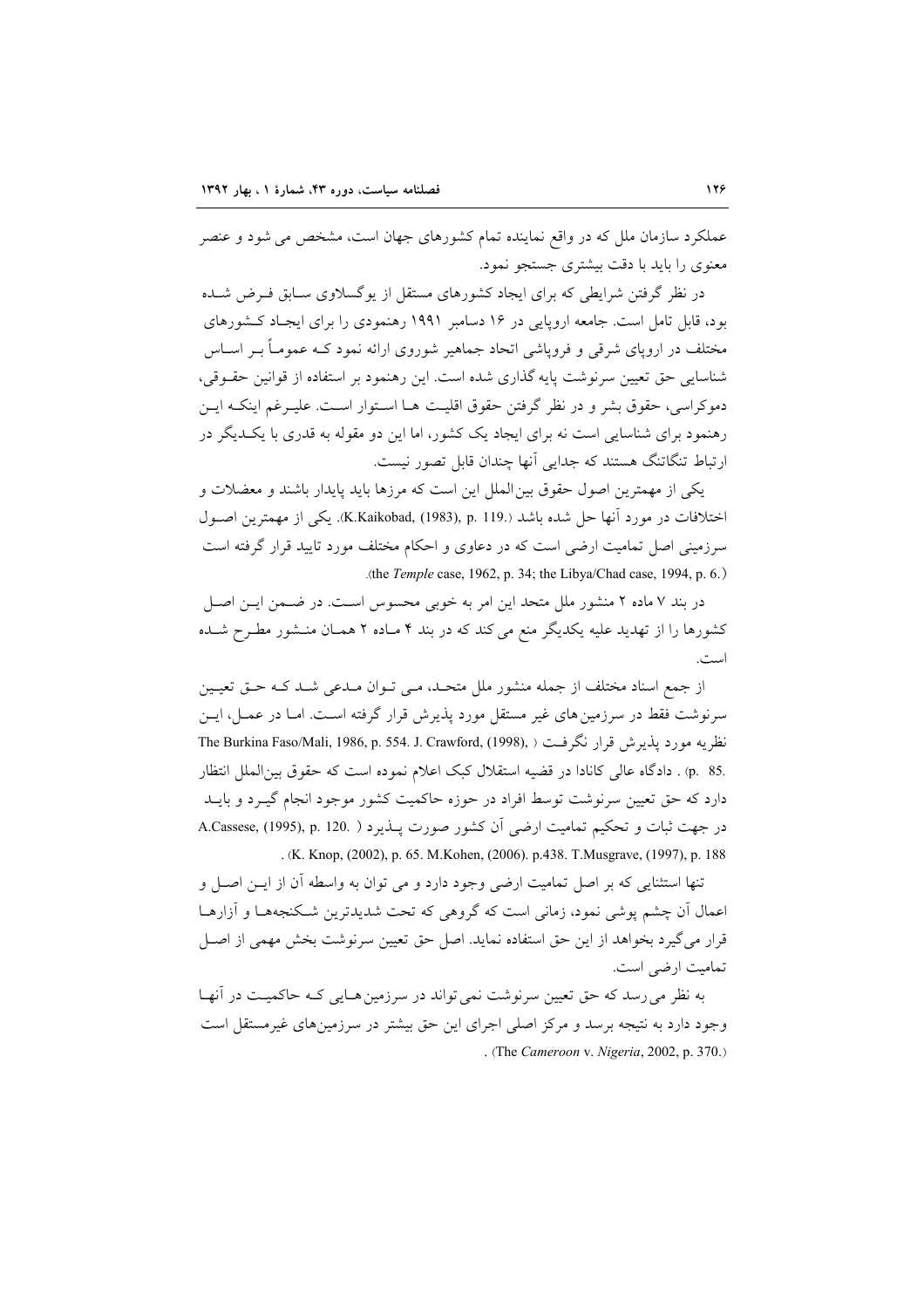مسائل تاریخی تا حد زیادی می توانند در این موضوع دخیل باشند. یکی از دلایـل تهــاجم عراق به کویت در اوت ۱۹۹۰، ادعاهای تاریخی عراق نسبت به کویت بود. امـا ایــن ادعاهــا از ديدگاه جامعه جهاني يذيرفته نيست ((Security Council resolution 662 (1990). اين موارد بيشتر سیاسی است و دلایل متقن حقوقی ندارد. دیوان بین المللی دادگستری در رای ۱۹۷۵ خـود در مورد صحراي غربي، (The *Western Sahara*, 1975, p. 12) اذعان نمود كه عليرغم اينكه ميان موریتانی و مراکش رابطه بسیار عمیق جغرافیایی وجود دارد اما طبیعت این رابطه به أن حــدی نيست كه حق تعيين سرنوشت را از آنها سلب نمايد (The Eritrea/Yemen case, p. 1, 37) .

تاثیر اصل تمامیت ارضی در امریکای لاتین یا دکتـرین «اوتـی» بـه خـوبی مـشهود اسـت. زمانیکه امپراطوری اسپانیا تجزیه شد و کشورهای متعددی را با مرزهای مختلف ایجـاد نمـود، در این شرایط مرزها و مناطق مختلفی ایجاد شدند که از حاکمیت خـالی بـوده و دولـت هـای بيكانه را بـه مداخلـه نظـامى در ايـن منـاطق ترغيـب نمـود ( The Land, Island and Maritime Frontier Dispute (El Salvador/Honduras), 1992, p. 351). اينكونه مرزها در أفريقــا نيــز ايجــاد گردید و کشورهای اتحادیه اروپا در سال ۱۹۶۴ بر اساس درک شرایط، اعلام نمودند کـه تمـام مرزبندیهای زمان استعمار را به عنوان مبنایی برای کشورهای تازه استقلال یافته قبول دارنـد و به آنهـا احتـرام مـي گذارنـد (Souncil resolution 1234 (1999) Security). عملكـرد كـشورهاي أفريقايي در اين قاره تاييـد كننـده اصـل تماميـت ارضـي و نــشان دهنـده مخالفـت بـا ايجـاد كشورهاى جديد از طريق تجزيه بود (The Temple of Preah Vihear case, 1962, p. 6).

دکترین اوتی اولین بـار توسـط دیـوان بـین المللـی دادگـستری در اخـتلاف میـان مـالی و بورکینافاسو مطرح شد. زمانی صلاحیت دیوان بر اساس موافقت نامه خـاص پذیرفتـه شــد کــه مبنای حل اختلاف را احترام تام به مرزهای استعماری موجود می دانست. دیوان اذعان نمود که اصل تمامیت ارضی و در نتیجه ثابت بودن مرزهایی مانند مرزهـای اسـتعماری اصـلی ثابـت و لایتغیر در حقوق بین الملل عرفی است که پدیداری نهادی مانند حق تعیین سرنوشت ملت هـا نيز خدشهاى در آن ايجاد نمى نمايد (The Burkina Faso/Mali, 1986, p. 554). اين نظريــه از آن جهت در آفریقا مطرح شده بود که به بهانه حق تعیین سرنوشت گروههایی سوءاسـتفاده نمـوده و به دنبال سرنگونی قدرت های اداری مختلـف بـوده و باعـث ایجـاد بـی ثبـاتی در ایـن قـاره مى شدند.

بنابراین، دیوان بین المللی دادگستری ایـن قاعـده را اینگونـه تعریـف نمـوده اسـت: هـسته مرکزی این اصل بر تحقق امنیت در مرزها در زمان دستیابی به استقلال پایه ریزی شـده اسـت. این مرزهای سرزمینی نباید چیــزی بیــشتر از تفکیــک میــان قــدرت هــای اداری مختلــف تمــام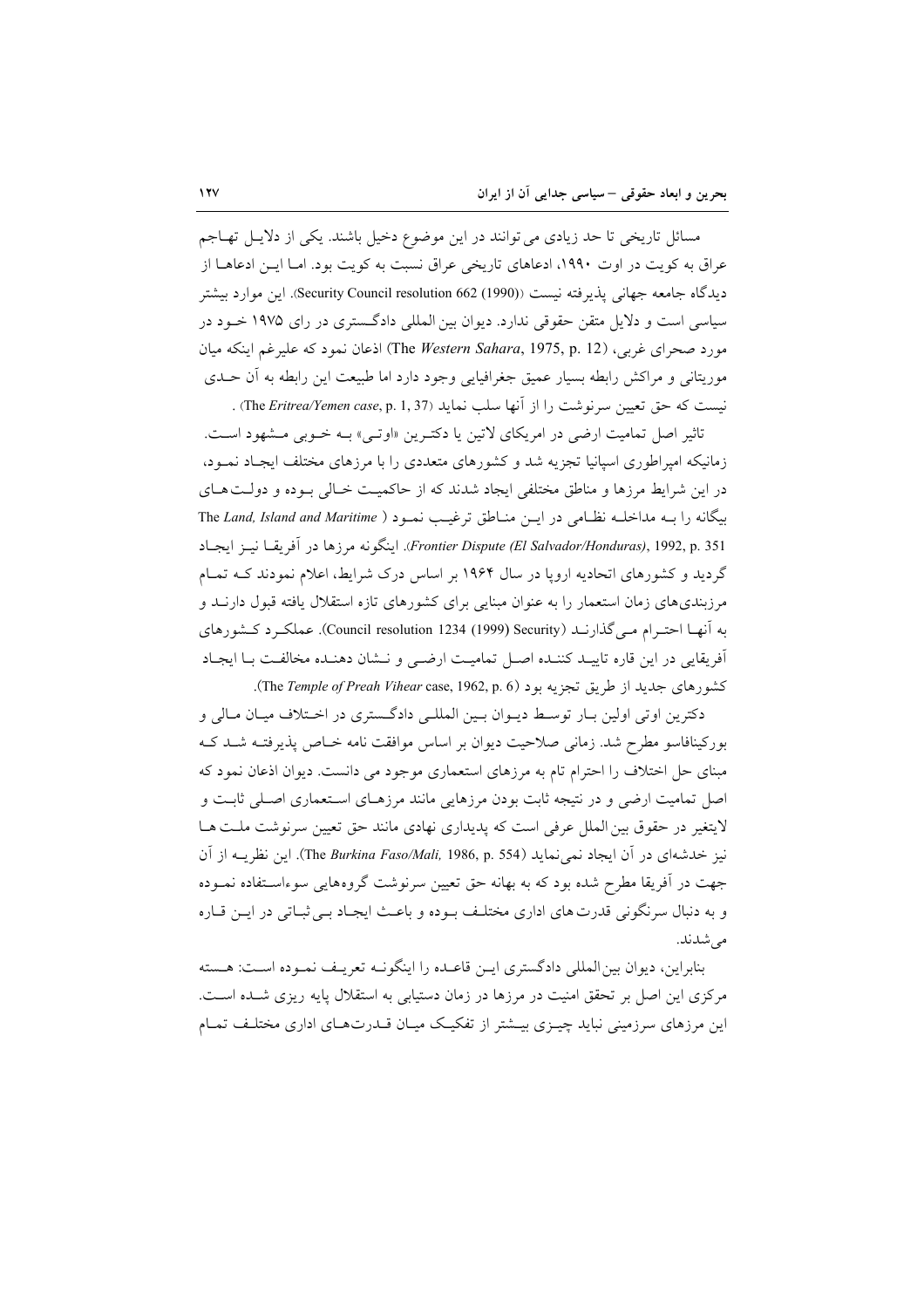مستعمره ها باشد. دكترين «اوتى» يعني بين المللي نمودن مرزهاي ميان اين قدرت هـاي اداري و بين المللي نمودن اين قدرتها به معنى تمام كلمه (M. Shaw, (1993), p. 929).

در نظریه شماره ۲، کمیسیون داوری یوگسلاوی اعلام می نماید که شرایط هرگونه که رقسم بخورد، مرزهای موجود در زمان استقلال نباید تغییر پابند مگر به گونه ای دیگر توافق صـورت گیرد و در نظریه شماره ۳ خود اعلام می دارد که مرزهای موجود میان بخش های مختلف، بعــد از استقلال به عنوان مرزهای بین المللی و مورد حمایت تلقی میشود ( S. Ratner, (1996), p. ) . (590. M. Shaw, (1997), pp. 477, 504. M. Craven, (1995), p. 338.

دكترين «اوتبي» نمي توانـد تمـام مـشكلات را حـل نمايـد B. Oxman, (2006), p. 830, .M.Mendelson, (2004), p. 223; S. Ratner, (2006), p. 808) . در جاييكه معاهدات مختلف مرزى وجود دارند، این اصل می تواند بـه عنـوان مكملـی بـرای رفـع مـشكلات مـرزی باشـد ( The .Libya/Chad case, 1994, p.40) . به عنوان مثال، زمانیکه یک معاهده به خوبی مرز تعیین نمـوده باشد و اعلام نماید که غیر از رضایت کشورها، هیچ عامل دیگری نمی تواند تغییـر دهنــده ایــن مرز باشد، دیگر اصل اوتی بکار نمی آید (Ibid, p. 36) .

بعد از پایان جنگ جهانی اول و سـقوط امپراطـوری روسـیه، دول متحـد بـه دنبـال ایجـاد سیستمی جهت اداره مستعمرههای خود بودند که این کـشورها را بـدون اینکـه ضـمیمه خـاک خود نمایند، از آنها سود برند. در چنین حاکمیتی، اصل این بود که اداره این سـرزمین هــا بایــد بنحوی باشد که رفاه و توسعه را در این جوامع فراهم آورد. همچنین اداره این سرزمین ها بایــد به نحوی باشد که با بکارگیری منابع و توانایی های خود این سرزمین، پیشرفتها صورت گیرد. این سیستم به عنوان سیستم قیمومت در میثـاق جامعــه ملـل وارد شــد ( The Covenant of the . (League of Nations, Art. 22

با خاتمه جنگ جهانی دوم و از بین رفتن جامعه ملل، سیستم قیمومت میثاق جامعه ملل بــه بخش قیمومت سازمان ملل متحد منتقل شد و در فصل های ۱۲ و ۱۳ منشور ملل متحد مطـرح شد (Certain Phosphate Lands in Nauru, 1992, p. 240) . از آنجا كه بحثهاي قيمومت دارای مسائل امنیتی فراوانی برای کشورهای قدرتمند بود، تــا پـیش از فعالیـت جــدی شــورای قیمومت، بیشتر مسائل مربوط به قیمومت در شورای امنیت مطرح می شد.

ایالات متحده برای بدست آوردن قیمومت کشورهای اقیـانوس آرام، توافقنامـه هـایی را بــا جزایر شمالی ماریانا، کشورهای فدرال میکرونزیا و جزایر مارشال بـه امـضاء رسـاند. در پــاییز ۱۹۸۶ که این موافقتنامه لازمالاجرا شد و اعلام گردید که سیستم قیمومت ملغی شـده اسـت. اما در مورد جمهوری پالائو، موافقت نامه مربوطه لازم الاجرا نشده بود که حق تعیین سرنوشت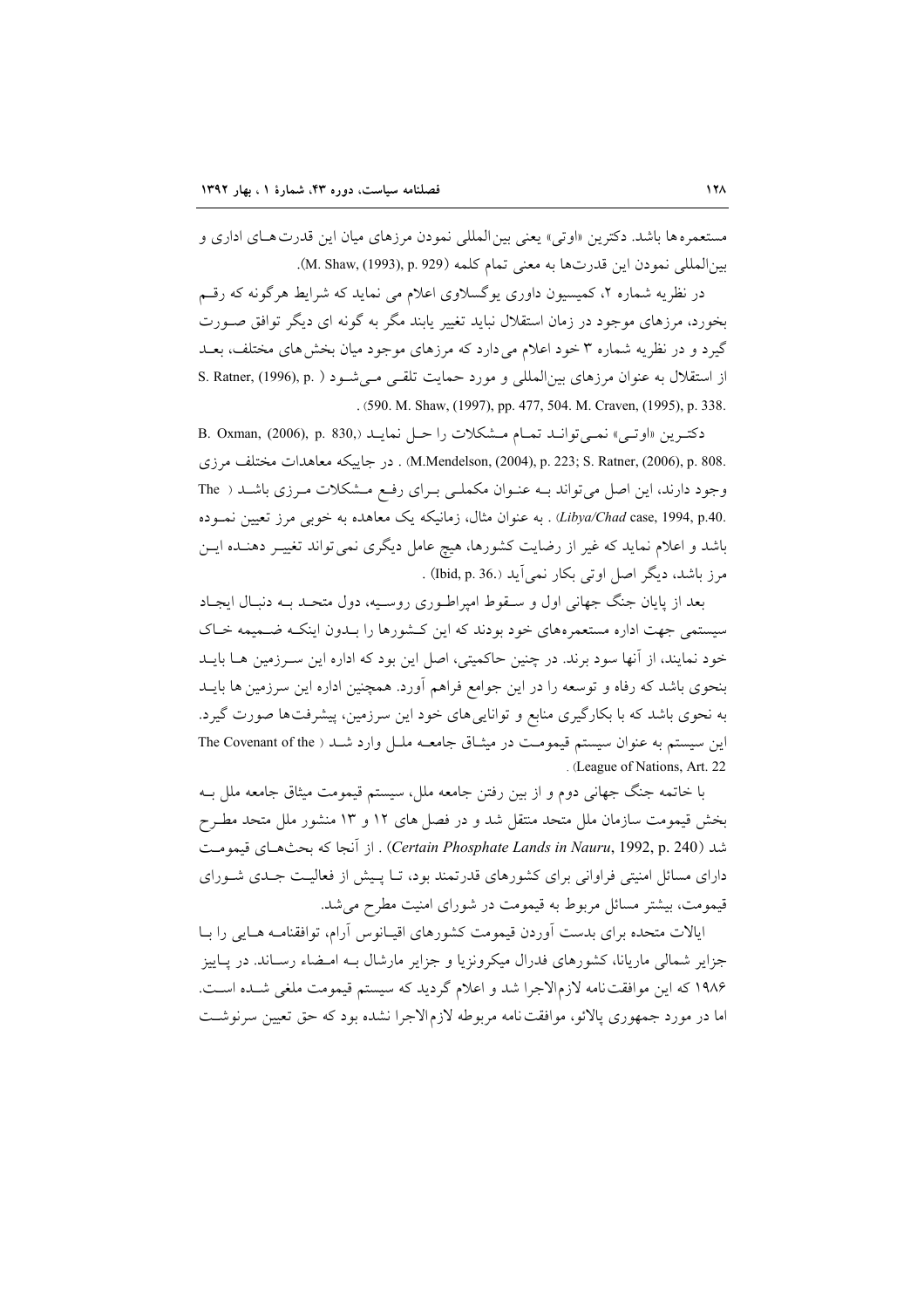مطرح شد ولي ايالات متحده به علت اينكه ابزارها و تجهيزات هسته اي خود را در اين كـشور انبار نموده بود، اداره آن کشور را در اختیار خود نگاه داشت.

سازمان ملل در دهــه هــاي اخيــر بيــشترين مداخلــه را در امــور داخلــي كــشورها داشــته و قطعنامههای فراوانی در این زمینه صادر نموده است. مداخلات اخیــر ســازمان ملــل در حقــوق بشر و سیاستگزاری داخلی آپارتاید در آفریقای جنوبی از جمله این مـوارد اسـت ( R. Higgins,  $(1963)$ , p. 63

بحث از این موضوع که آیا توسل به زور در راه تعیین سرنوشت بـه عنــوان یــک تعــارض مسلحانه بین|لمللی تلقی میشود یا خیر بقدری مهم بـود کـه در کنفـرانس دپیلماتیـک حقـوق بشردوستانه در سال ۱۹۷۷ منجر به الحاق پروتکلی به کنوانسیون های چهارگانه ژنو شد. بنـد ۴ ماده ۱ این پروتکل اعلام می دارد که هرگونه مبارزه علیه حکومتهای استعماری و نژادپرست برای تعیین سرنوشت به عنوان مخاصمهای بینالمللی تلقی می شود.

اما به نظر می رسد با در نظر گرفتن بند ۴ ماده ۲ و ماده ۵۱ منشور ملـل متحـد، بــه سـختی بتوان مشروعیت استفاده از زور را در حق تعیین سرنوشت بر اساس دفاع مشروع توجیه نمـود. حمایت کشورهای ثالث از مردم در تعیین سرنوشت، موضـوعی بـسیار بحـثانگیـز اسـت کـه اختلافات فراوانی را میان غرب و کشورهای جهان سوم ایجاد نموده است. برخی قطعنامه هـای مجمع عمومی اعلام میدارند که همه نوع همکاری و حمایت اعم از معنوی و مادی می توان از این افراد انجام داد. اما کمکهای نظامی همچنان مبهم است.

قسمت سوم: اعمال حق تعيين سرنوشت در قضيه بحرين

اولین گام در خصوص تحلیل حقوقی وضعیت بحرین و حــق تعیــین سرنوشــت مــردم آن منطقه، این است که مشخص شود مردم دارای حق تعیین سرنوشت سیاسی که آن را از حقـوق بین|لملل بدست اَورده|ند، چه کسانی هستند و اَیا مردم منطقه بحرین که بخشی از خاک ایــران بوده و جزو استان های کشور ایران بوده است، دارای چنین حقی هستند؟ پذیرش این نکته ک حق تعیین سرنوشت شامل مردم بحرین به عنوان بخشی از خـاک ایـران مـی شـود و مـردم آن منطقه دارای حق تعیین سرنوشت سیاسی آنهم از وجهه و منظر بین المللی آن هستند، مے توان براحتی این موضوع را به مناطق دیگر در کشورهای جهان تسری داد. در این صـورت، ممکـن است چنین ادعا شود که ساکنین هر منطقه از جهـان در هـر لحظـه کـه تمایـل داشـته باشـند، می توانند از این حق استفاده نماید. نتیجه ابتدایی و منطقی این ادعا و این نوع عملکرد، چنـین خواهد بود که حکومتها و مرزهای بین المللی مشخص شده میان کشورهای مختلف بی ثبـات شده و حقوق بین الملل دچار تزلزل اجتنابنایذیری می گردد. بنابراین، محدود نمـودن اسـتفاده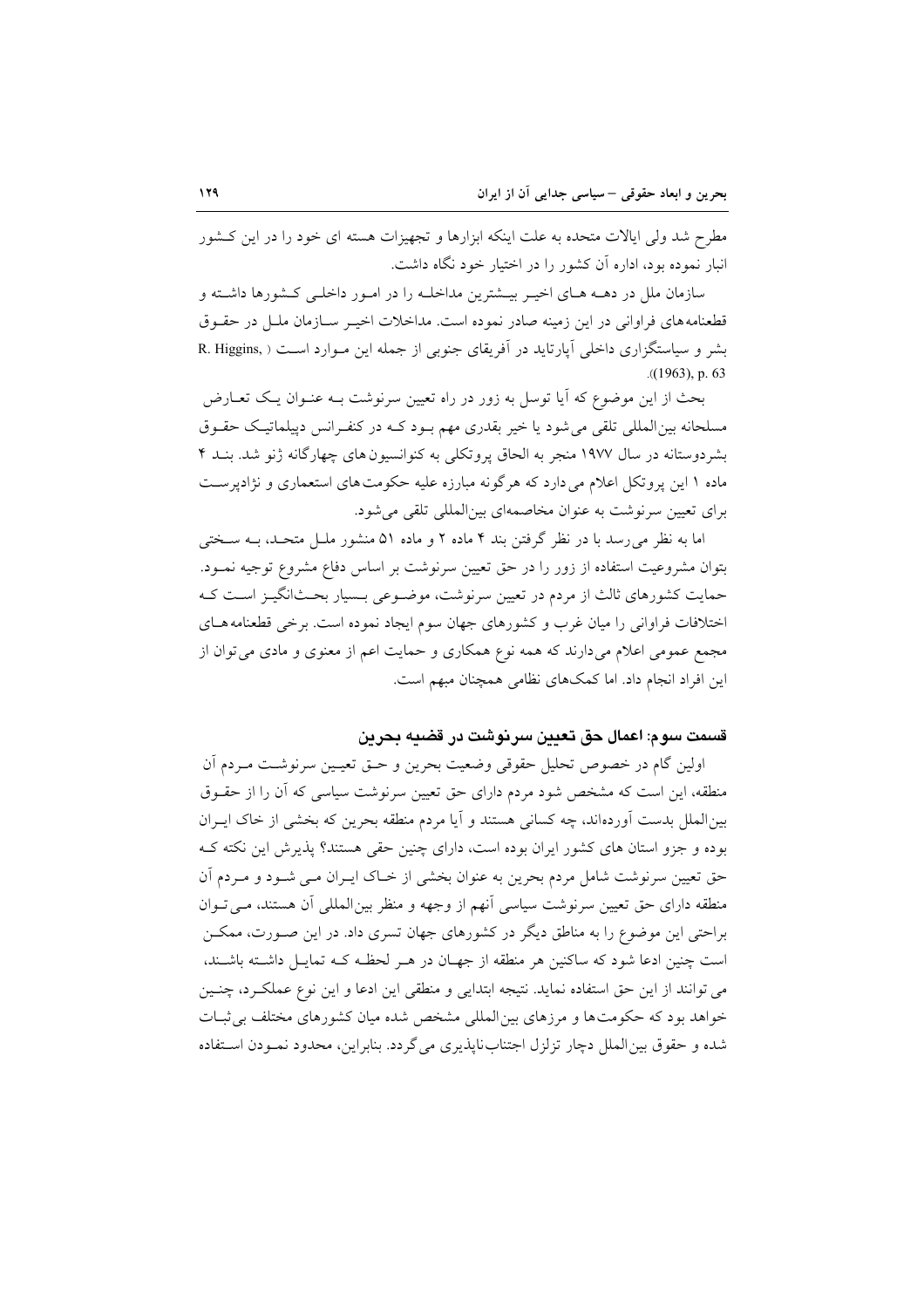از اين حق در شرايط كنوني بين المللي، باعث ايجاد تعادل و ثبات بيشتري در عرصه بين المللي می گردد. با اینحال، ممکن است چنین ادعا شود که مردم این دیار حق انتخـاب مـردمسـالارانه حكومت را نداشتند و لـذا بـا اسـتفاده از حـق تعيـين سرنوشـت، خـود را از ايـن وضـعيت رهانیدهاند. با در نظر گرفتن نظریه ویلسون در خصوص حق انتخاب مـردمسـالارانه حاکمیــت یک کشور و با توجه به شرایط کلی حاکم بر جامعه ایران در زمان محمدرضا پهلوی، با توجـه به استبداد و دیکتاتوری حاکم در آن زمان که بر کل جامعه ایران پرده افکنده بود، مردم بحـرین دقيقاً شرايط مــشابه ســاير مــردم ســاكن ايــران را داشــتند و بــه همــان ميــزان از حــق انتخــاب مردم سالارانه حاکمان خود برخوردار بودند که سایر بخش هـای جامعـه ایرانـی از آن اسـتفاده می کردند. لذا نمی توان به استناد اینکه در ایران حکومتی دیکتاتور بر سر کار بـوده اسـت، حـق تعیین سرنوشت سیاسی برای مردم بحرین ایجاد نمود بلکه تنها حقی که از این طریق برای نــه تنها مردم این منطقه بلکه برای کل جامعه ایرانی ایجاد مـی شـود، حـق قیـام و انقــلاب اسـت. بنابراین، حق تعیین سرنوشت از این طریق قابل اثبات و اعمال به نظر نمی رسد.

از طرف دیگر، لنین و برخی حقوقدانان متاخر معتقدند حق تعیین سرنوشت حقبی جمعبی است. این گروه از حقوقدانان با جمع مواد ۱ و ۵۵ منشور ملل متحد چنین نتیجه گرفتند که در هر کدام از دو متن، به وضوح منع مداخله سایر کشورها در امـور داخلـی کـشورهای مختلـف اعلام شده است و در نتیجه حق مردم برای تعیین سرنوشتشان به رسمیت شناخته شـده اسـت. از طرف دیگر، از مفاد این دو ماده نیز چنین بر می آید که حق تعیین سرنوشت حقـبی جمعـبی است و افراد خصوصی نمی توانند به استناد آن اقدامی انجام دهند.

اسناد موجود سازمان ملل متحد در خصوص بحرين نشانگر اين امر هستند كه همـه پرسـي واقعی صورت نگرفته است و حتی می توان مدعی شد که از انجـام همـه پرســی بــرای جــدایی بحرین از ایران جلوگیری شده و صرفاً به برگزاری یک نظرسنجی آنهم از روسای قبایل بعـضاً كوچانده شده به آن منطقه، بسنده شده است. تقابل تاریخی آل خلیفه بـا ایـران باعـث شـد تـا انگلیس و ایالات متحده در این موضوع دخالت نمـوده و ضـمن وارد آوردن فـشار بـر ایـران، سرانجام استقلال بحرین از ایران را در سازمان ملل متحد مطرح و تصویب نمایند. لـذا در ایــن قضیه، خواست و استفاده جمعی از این حق صورت نگرفته است. زیرا اگر موضوع را خواست یک ملت بدانیم، همه پرسی یکی از مهمترین راههای نشان دهنده خواست جمعی است کـه در این قضیه هرگز واقع نشده است. همانطور که بیان شد، جلـوگیری از برگـزاری همـه پرسـی و صرف نظرسنجی از سران قبایل مختلف، البته بر اساس ادعای گزارشگر ملل متحد، نشانه ای از عدم استفاده جمعی از این حق بوده است. تغییر جمعیتی این سرزمین طی سال های منتهـی بـه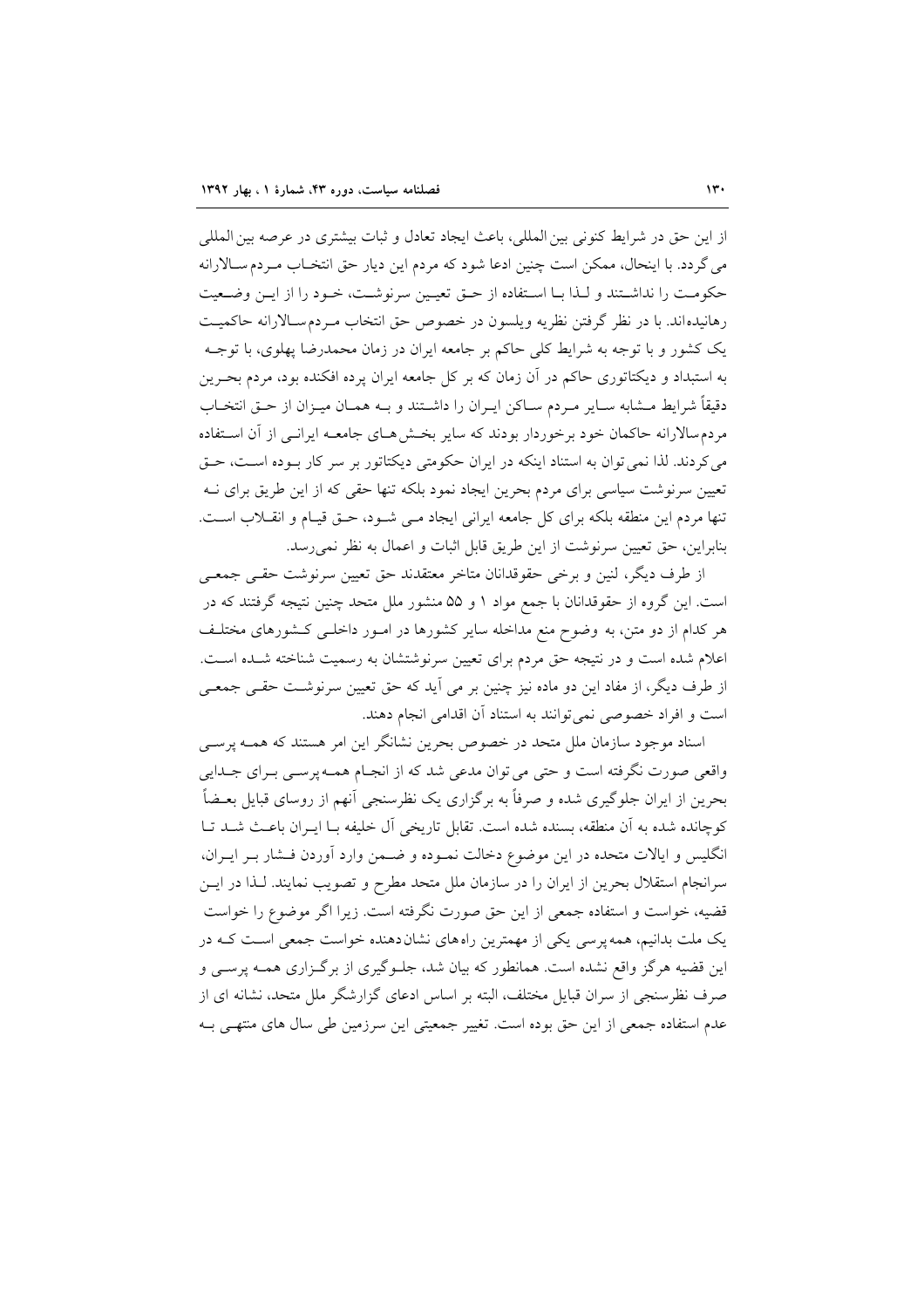استقلال توسط برخی کشورهای عربی نیز گواه دیگری از عدم اسـتفاده از حــق جمعــی تعیــین سرنوشت است.

دیوان بین المللی دادگستری در رای نامیبیا اعلام نموده است کـه اعطـای خودمختـاری بـه کشورهای تحت استعمار نوعی اجرای حق تعیین سرنوشت است. دیوان در ایــن قــضیه، اصــل حق تعیین سرنوشت را برای اداره کشورهای بدون حاکمیت موضوعی مطـابق بــا منــشور ملــل متحد و امری اجباری نسبت به تمام کشورها میدانـد (The Namibia case, 1971, p. 31). ديـوان در قضيه صحراي غربي نيز اين موضوع را تاييد مي نمايـد (The Western Sahara, 1975, p. 12). همچنین دیوان در قضیه تیمور شرقی یا را از این حد فراتر نهاده و اعلام می دارد که اصل حـق تعیین سرنوشت در حقوق بین الملل جزوی از قواعد ارگـااومنس اسـت ( ,the East Timor case  $(1995, p.172)$ 

حال سوالی که بر اساس رویه سازمان ملل متحد پیش می آید این است که آیا مردم بحـرین تحت استعمار ایران بودند که بتوانند از حق تعیین سرنوشت اسـتفاده نمـوده و بـر اسـاس آن اعلام استقلال نمایند؟ با بررسی تاریخی موضوع و مطالعـه در اسـناد تـاریخی در ایــن زمینــه، براحتی قابل درک است که مردم بحرین هیچگاه مـستعمره ایـران نبـوده و بـه عنـوان یکـی از استان های کشور ایران محسوب می شدند و به هیچ عنوان سندی از استعمارگری ایـران در آن سرزمین وجود نداشته است. دلیل دیگر که سازمان ملل متحد حق تعیین سرنوشت را تنهـا در مورد استعمار جاری می داند، تجدیدنظری است که کمیته ویــژه اســتعمارزدایی ملــل متحــد در قطعنامـه ١٥١۴، مبنــاي اصــلي حــق تعيــين سرنوشــت، انجــام داده اسـت و آنــرا در حــدود استعمار; دائے تفسیر نمودہ است. دادگاہ عالی کانادا نیز در قضیه کبک اعلام می دارد که استفادہ از این حق باید بوسیله مردمی که در آن حکومت زندگی می کنند انجام گیرد و نباید به تمامیت ارضی نیز لطمه ای وارد آورد. تنها استثنایی که بر اصل تمامیت ارضی وجود دارد و می توان بـه واسطه أن از این اصل و اعمال أن چـشم پوشـی نمـود، زمـانی اسـت کـه گروهـی کـه تحـت شديدترين شكنجه ها و آزارها قرار مي گيرد بخواهد از اين حـق اسـتفاده نمايـد. هـيچ سـند و مدرکی در مورد شکنجه نمودن اهالی این منطقه توسط ایران وجود نداشته است کـه بتــوان بــه آن استناد نمود.

انگلستان در تاریخ ۲۰ مـارس موافقـت رسـمی خـود را بـا انجـام پیـشنهاد دولـت ایـران (http://www.pajoohe.com/fa/index.php?Page=definition&UID=45658) بــه اوتانــت، دبير كــل

<sup>.&</sup>lt;br>محمدرضا شاه، به منظور جلب دوستی کشورهای محافظهکار عرب و ضمناً برای اینکه بتواند به سر جزایر سه گانه ایرانی با انگلیس چانه بزند یکباره بهطور ناگهانی تصمیم خود را مبنی بر چشمپیوشی از ادعای دیرینه ایران بر بحرین اعلام نمود. وی در یک کنفرانس مطبوعاتی که در ٤ ژانویهی ١٩٦٩م (١٤ دی ١٣٤٧) در دهلی نو تشکیل شده بود گفت: «اگر اهالی بحرین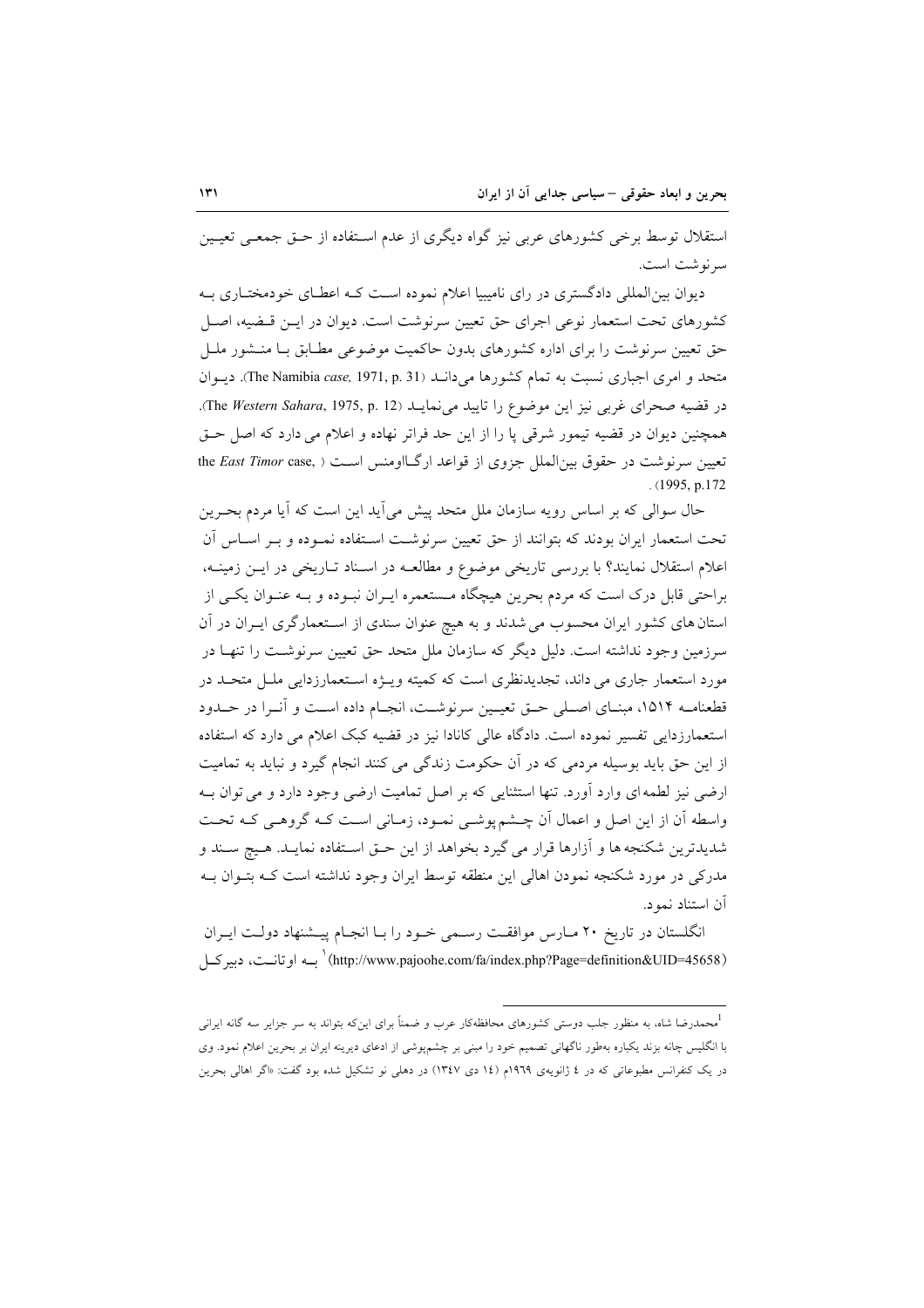سازمان ملل اعلام کرد. وی نیز در همان روز پس از مشورت بــا نماینــدگان ایــران و انگلــستان اعلام کرد که ویتوریو وینتسییر گیچیاردی (دیپلمات ایتالیایی) معاون دبیرک) و مـدیرکل دفتـر اروپای سازمان ملل در ژنو را به عنوان نماینده ویژه خود در کسب آرای مردم بحرین منـصوب کـرده اســت. ضــمناً وى از ايــران و انگلــستان بــراى انجــام مــسئوليت خــود در ابــراز نظــر و تصمیمگیری نهایی در مورد حل مسئله بحرین، اختیار تام گرفت. نماینده ویژه دبیرکل در امـور بحرین، در رأس یک هیئت ۵ نفری عازم آن جزیره شد و از ۲۹ مارس تا ۱۸ آوریل ۱۹۷۰ بــه نظر خواهی گزینشی و گفت وگو با گروه های منتخب سیاسی اجتمـاعی بحـرین پرداخـت. برخلاف ادعای برخی منابع خــارجی مبنــی بــر مراجعــه بــه آرای عمــومی از طریــق انتخابــات عمومي، اين امر صحت ندارد، بلكه به همان روش محـدود گزينــشي بــسنده شــد. پــس از آن گیچیاردی دادهها و نتایج کسب شده را در گزارشـی بـه دبیرکـل تـسلیم کـرد تـا براسـاس آن تصمیم نهایی درباره سرنوشت بحرین اتخاذ شود. در گزارش مذکور آمده بود: هیئـت اعزامـی دریافتند که مردم بحرین پیشنهاد و درخواست ایران و انگلـستان بـرای نظرخـواهی و مـساعی جمیله سازمان ملل را در این راه مورد ستایش و تقـدیر قـرار دادنـد، هـیچ گونـه تلخكـامی و خصومتی از سوی مردم بحرین نسبت به ایرانیها مشاهده نشد و اظهار امیدواری شده بود ک مالکیت ایران بر بحرین یکباره و برای همیشه کنار رود. مردم بحرین پس از حل مسئله بحرین، خواستار روابط نزدیکتر خود با سایر کشورهای عرب و نیز ایران و خواهان یک کشور مستقل و با حاکمیت کامل سیاسی هستند و بالاخره اینکه اکثریت تـام مـردم احـساس مـی کننـد کـه بحرین یک کشور عربی است. رئیس هیئت اعزامی، گزارش خود را با این نتیجه گیری به پایان رسانده بود که کسب نظر و مشورتهای وی در بحرین او را متقاعد کـرده اسـت کـه اکثریـت مردم بحرین خواهان شناسایی هویتشان در یک کشور کاملاً مــستقل و دارای حــق حاکمیــت و آزاد برای ایجاد روابط با سایر کشورها هستند. گزارش یاد شده از سوی دبیـر کـل بـه شـورای امنیت ارجاع شد و شورای امنیت نیز با استناد به نتیجه گیری نهایی گزارش تدوین شـده مفـاد آن را راجع به استقلال بحرین و جدایی از خاک ایران در تاریخ ۳۰ آوریل ۱۹۷۰ مورد تأییــد و تصويب قرار داد (امين، سيدحسن؛ (١٣٨٤)، صص ٦٥ تا ٦٨) .

نمی خواهند به کشور من ملحق شوند، ایران ادعای ارضی خود را در مورد این مجمعالجزایر پس می گیرد و خواستهی اهالی بحرین را اگر از نظر بین|لملل مورد قبول قرار میگیرد میپذیرد». بالاخره پیشنهاد رسمی شاه از طریق گفتگوهای بعدی ایران با انگلستان و دبیرکل سازمان ملل (اوتانت) در اوایل سال ۱۹۷۰م به نتیجه نهایی رسید؛ ایران در تاریخ ۹ مارس ۱۹۷۰ (۹ اسفند ١٣٤٨) رسماً مساعي جميله دبيركل سازمان ملل را براى استعلام نظرهاى واقعى مردم بحرين از طريق انتصاب يک نمایندهی ویژه خود برای انجام این مأموریت خواستار شد..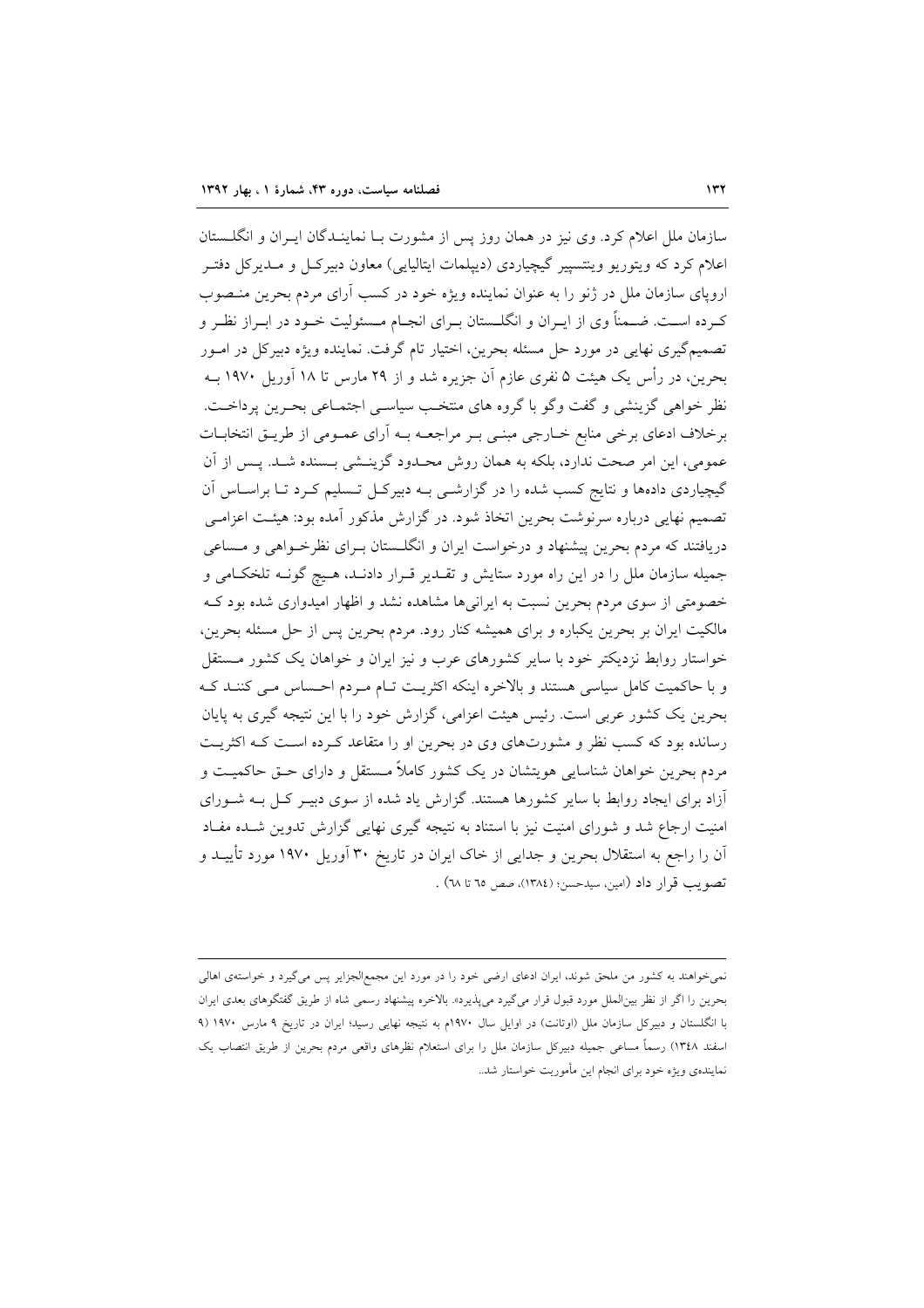با توجه به عبارات بکار رفته در گزارش نماینده ویژه دبیرکل سازمان ملل متحد و با توجــه به نظریات مطروحه در خصوص حق تعیین سرنوشت و رویه گذشته سـازمان ملــل متحــد در خصوص پیاده سازی این حق، به نظر می رسد رفتار و عملکرد سازمان ملل متحد در خـصوص بحرین و جدایی آن از ایران به قدری مبهم و دارای اشکال است که نمی توان بـه آن بـه عنـوان دلیلی برای اثبات حق تعیین سرنوشت اشاره نمود. اولاً ایــن ســازمان اســتفاده جمعــی از حــق تعيين سرنوشت را در اين قضيه پيگيري نكرده است و صرفاً به اقنـاع وجـداني نماينـده ويــژه دبیرکل اکتفاء کرده است. ضروری بود که انتخاباتی فراگیر و همهجانبه در بحرین برای جــدایی از ایران برگزار می شد که این اتفاق هرگز بوقوع نیپوسته است. در ثـانی، زمـانی مـی تـوان منطقه ای از کشوری را جدا نمود که آن منطقه تحت اسـتعمار کـشور مـادر قـرار داشـته باشـد درحاليكه در گزارش نماينده ويژه، اوج مهرباني ايراني ها با مـردم بحـرين قيـد شـده اسـت. از طرف ديگر، در نظر گرفتن تغييرات جمعيتي چند وقت منتهي به نظرسنجي گزينشي در بحرين نشانگر سیاسی بودن این تصمیم در عرصه بینالمللی است.

سیاسی بودن حق تعیین سرنوشت یکی دیگر از مواردی است که نمبی تـوان براحتـی از آن چشم پوشی نمود. کشورهای سلطه گر در قـضایایی کـه بـه نفعـشان مـیباشـد از حـق تعیـین سرنوشت دفاع نموده و آن را قانونی جلوه میدهند و به صورت زیرکانهای از ابزارهای حقوقی استفاده می نمایند تا بتوانند این حق را برای خود استحکام بخشند، اما در جایی که نفعـشان در گرو نفی این حق است، به راحتی آنرا نفی می نمایند. در مورد جمهـوری پـالائو، موافقـتنامـه مربوطه لازم الاجرا نشده بود كه حق تعيين سرنوشت مطرح شد. بـا اينحـال، آمريكـا بـه علـت اینکه ابزارها و تجهیزات هسته ای خود را در این کشور انبار نموده است، اداره آن کـشور را در اختیار خود نگاه داشت. در مورد بحرین نیز چنین اتفاقی افتاده است. بدین معنـا کـه بــدون در نظر گرفتن شرایط منطقه، به صرف مسائل سیاسی، شرایط را به نحوی پیش بردند که بتوانند بر اساس يک نظرسنجي گزينشي، حق تعيين سرنوشت را به مردم بحرين اعطا نموده و آل خليف را در آنجا به عنوان حاکم مورد شناسایی قرار دهند. اگر استعمارزدایی معنـای واقعـی خــود را داشت، آیا آل خلیفه که شریک راهبردی آمریکا و انگلستان بود، حاکم مبی شــد؟ ایــن ســوال و سوالات متعددی از این دست، مطالبی است که حق تعیین سرنوشت اعمال شده در بحـرین را با ابهامات زیادی مواجه می نماید.

#### نتىحە

با در نظر گرفتن تعریف مردم مندرج در قعطنامه ۱۵۱۴ و سایر اسناد مفسر این قطعنامه، بــا در نظر گرفتن رویه عملی سازمان ملل متحد که حق تعیین سرنوشت را برای منـاطق اسـتعمار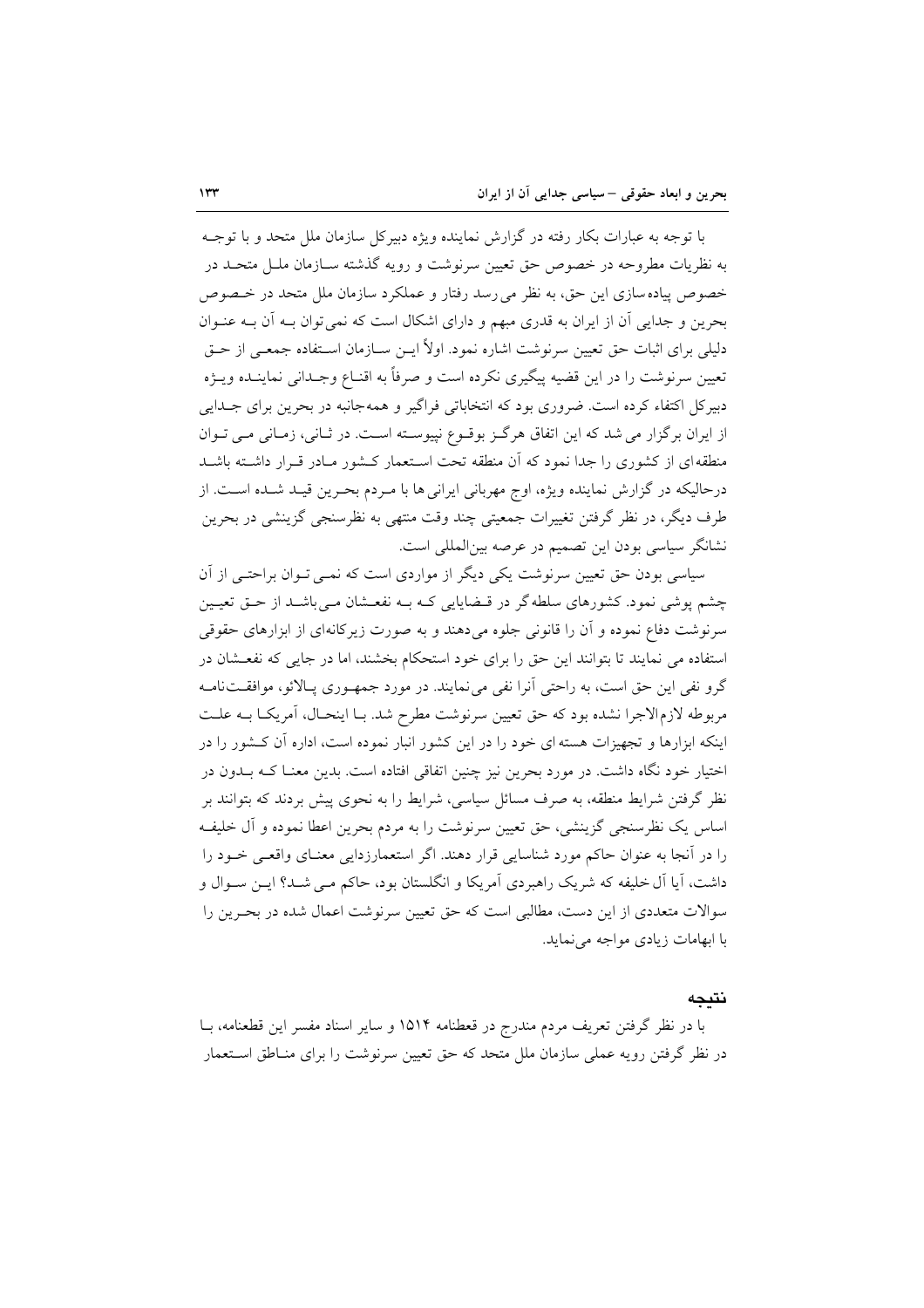شده جاری می داند، با بررسی اسناد ملل متحد که منحصر بـه یـک قطعنامـه دو بنـدی و چنـد خطی یا ادعای وجود نظرسنجی در بحرین است، یا در نظر گرفتن شیواهد تباریخی متعبدد در خصوص نحوه چینش بافت جمعیتی آن منطقه در چند سال منتهی به اعلام استقلال، بــا توجــه به عدم رعایت موازین حقوق بشری و انتخابات مردم سـالارانه حاکمـان ایـن منطقـه، براحتـی می توان چنین نتیجه گرفت که فرآیند اعطای استقلال به این منطقـه و ایجـاد کـشوری بـه نـام بحرين و جدا نمودن أن از ايران، از لحاظ حقوقي داراي اشكالات عمده و مبنايي بوده و صرفاً بعد سیاسی آن در عرصه بین المللی مورد توجه و دقت قرار گرفته اسـت. از آنجــا کــه شــ اىط مختلف پیش و پس از اعطای استقلال از جمله رعایت حقوق بشر و همه پرسی در این منطقـه و کشور مجری نبوده است، اعطـای اسـتقلال و اسـتفاده از حــق تعیــین سرنوشــت در بحـرین بی معنا بوده و محلی برای اجرای حق تعیین سرنوشت در آن منطقـه وجـود نداشـته اسـت. از طرف دیگر، بحرین هیچگاه به عنوان مستعمره کشور ایران نب وده است کـه بتـوان بـه اسـتناد مستعمره بودن، به حق تعیین سرنوشت متوسل شد. نکته قابل ملاحظه دیگری کـه بایــد تــذکر داد این است که مردم این منطقه هرگز تحت شکنجه، اشغال یا آزار و اذیت قرار نداشتند ک محملي قانوني براي توسل به اين حق فراهم گردد. لذا توسل بـه ايـن حـق بـراي جـدا كـردن بحرين از ايران صرفاً موضوعي سياسي بوده و وجوه قانوني قابل تاملي براي آن وجود ندارد.

> منابع و مآخذ: الف. فارسى: - كتب و مقالات ۱.اقبال، عباس؛ (۱۳۲۸)، *مطالعاتی در باب بحرین و جزایر و سواحل خلیج فارس،* چاپخانه مجلس تهران ۲.امین، سیدحسن؛ (۱۳۸۴)، سرگذشت سرشت و سرنوشت همهیرسی، *ماهنامه حافظ*، شماره ۱۷ ۳.سعید وزیری، منوچهر؛ (۱۳۷۸)، جستجه در گفشته، انتشارات زریاب، چاپ اول

> > - ساىت

- 1. http://www.qeshmonline.com/pedia/92
- 2. http://persianteam.ir/forum/showthread.php?t=24707&page=1
- $3<sub>1</sub>$ http://noorportal.net/90/1646/1647/13836.aspx
- 4. http://www.qeshmonline.com/pedia/91
- 5. http://iranbasirat.persianblog.ir/tag
- 6. http://www.pajoohe.com/fa/index.php?Page=definition&UID=45658

- 1. A. Ajomo (1992), International Law, the United Nations, and Decolonization, in: Essays in Honour of Judge Taslim Olawale Elias, Vol. 1.
- 2. A. Buchanan (1998), Democracy and Secession, in "National Self-Determination and Secession", (edited by M. Moore, Oxford University Press)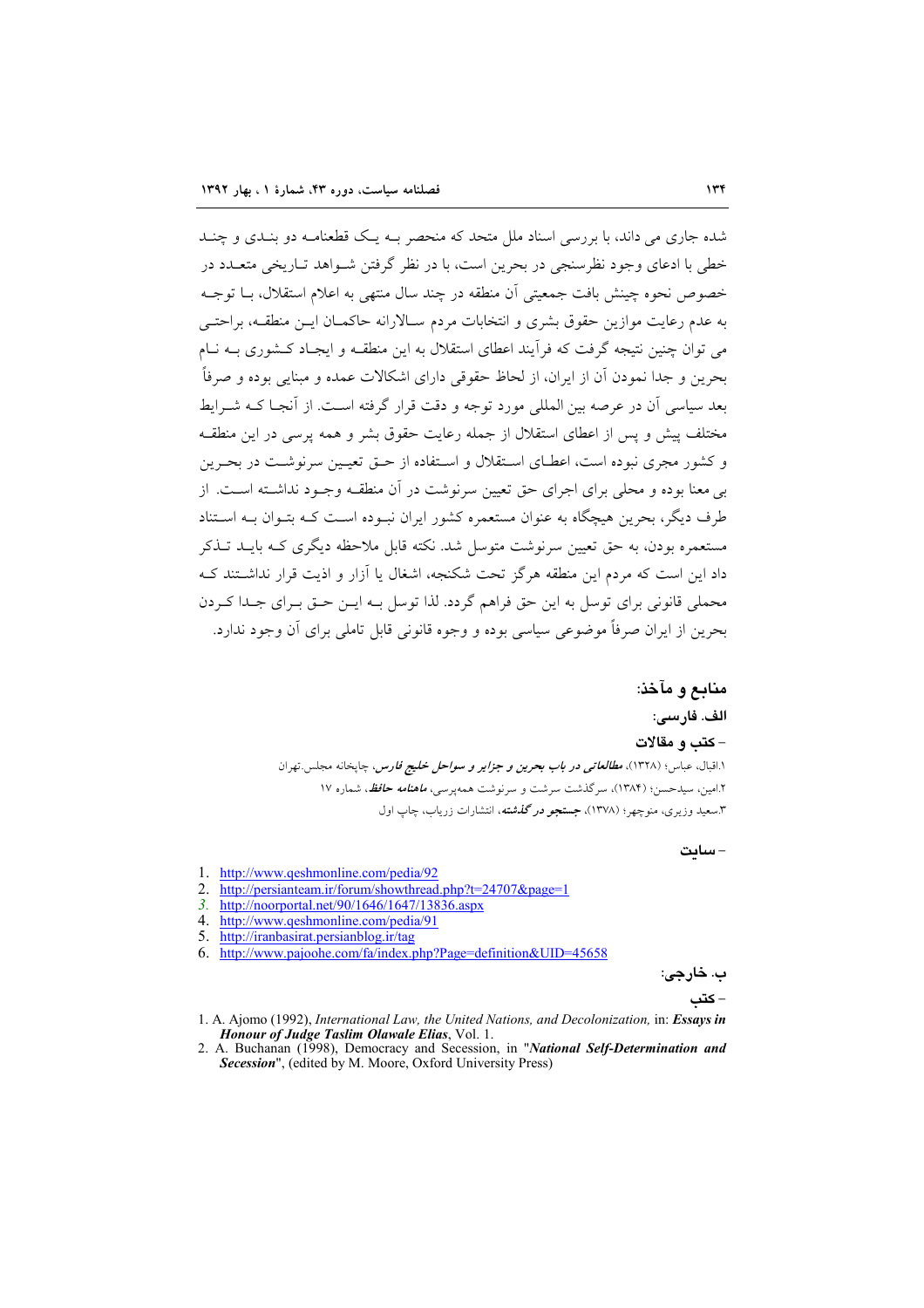- 3. A. Cobban (1969), The Nation State and National Self-Determination, (New York: Crowell)
- A.Cassese (1995), Self-Determination of Peoples, a Legal Reappraisal, (Cambridge University Press.)
- 5. Black Law Dictionary, 2009
- 6. C.Buchheit (1978), Secession: The Legitimacy of Self- Determination, (New Haven, Yale University Press)
- 7, D.Musgrave (1997), Self-Determination and National Minorities, (New York: Oxford University Press)
- 8. H. Jackson (1990), *Quasi-States: Sovereignty, International Relations, and The Third* World, (Cambridge Studies in International Relation,)
- 9. H. Lauterpacht (1947), Recognition in International Law (Cambridge, England)
- 10. I. Claude (1955), National Minorities, (Cambridge University Press)
- 11. I. Lenin (1964), "The Right of Nations to Self-Determination", in: V.I. Lenin, Collected Works, (English Edition, Progress Publishers, Moscow)
- 12. I.Brownlie (1970), "An Essay in the History of the Principle of Self-Determination", **Grotius Society Papers.** (The Hague)
- 13. J. Crawford (1998), 'State Practice and International Law in Relation to Secession', 69 **British Yearbook of International Law.**
- 14. J. Crawford (2006), The Creation of State in International Law, (2nd Edition, Oxford University Press)
- 15. J. Crawford (2002), The International Law Commission's Articles on State *Responsibility*, (Cambridg)
- 16. J. Klabbers and R. Lefeber (1993), Africa: Lost Between Uti Possidetis and Self-Determination, in: C. Brölmann, et al. (Eds.), Peoples and Minorities in International Law, (Martinus Nijhoff)
- 17. J. Scott (1918), President Wilson's Foreign Policy: Messages, Addresses, Papers, (New York [etc.] Oxford University Press, American Branch)
- 18. K. Knop (2002), *Diversity and Self-Determination in International Law*, (Cambridge **University Press)**
- 19. K.Kaikobad (1983), 'Some Observations on the Doctrine of the Continuity and Finality of Boundaries', 54 British Yearbook of International Law.<br>20. M. Craven (1995), 'The European Community Arbitration Commission on Yugoslavia',
- 65 British Yearbook of International Law.
- 21. M.Kohen (2006), Secession: International Law Perspectives, (Cambridge University Press)
- 22. M.Mendelson (2004), 'The Cameroon-Nigeria Case in the International Court of Justice: Some Territorial Sovereignty and Boundary Delimitation Issues', 75 British Yearbook of **International Law.**
- 23. M.Shaw (2008), *International Law*, (6<sup>th</sup> edition, Cambridge University Press)
- 24. R. Higgins (1993), Postmodern Tribalism and the Right to Secession, Comments, in Brölmann, C., Zieck, M. & Lefeber, R. (Eds.), Peoples and Minorities in International Law, (Dordrecht, Martinus Nijhoff Publishers)
- 25. R. Higgins (1963), the Development of International Law Through the Political Organs of the United Nations. (Oxford University Press)
- 26. T.Franck (1990), The Power of Legitimacy Among Nations, (Oxford University Press)
- 27. T.Musgrave (1997), Self-Determination and National Minorities, (Oxford University Press)
- 28. United Nations Juridical Yearbook, 1971
- 29. Yearbook of the UN, 1973

#### – مقالات

- 1. A. WheJan, Wilsonian (1994), "Self-Determination and the Versailles Settlement", International & Comparative Law Quarterly, Vol. 43.
- 2. B. Oxman (2006), 'The Territorial Temptation: A Siren Song at Sea', 100 American Journal of International Law,
- 3. Franck (1993), 'Fairness in the International Legal and Institutional System', 240 Human **Right Quarterly.**